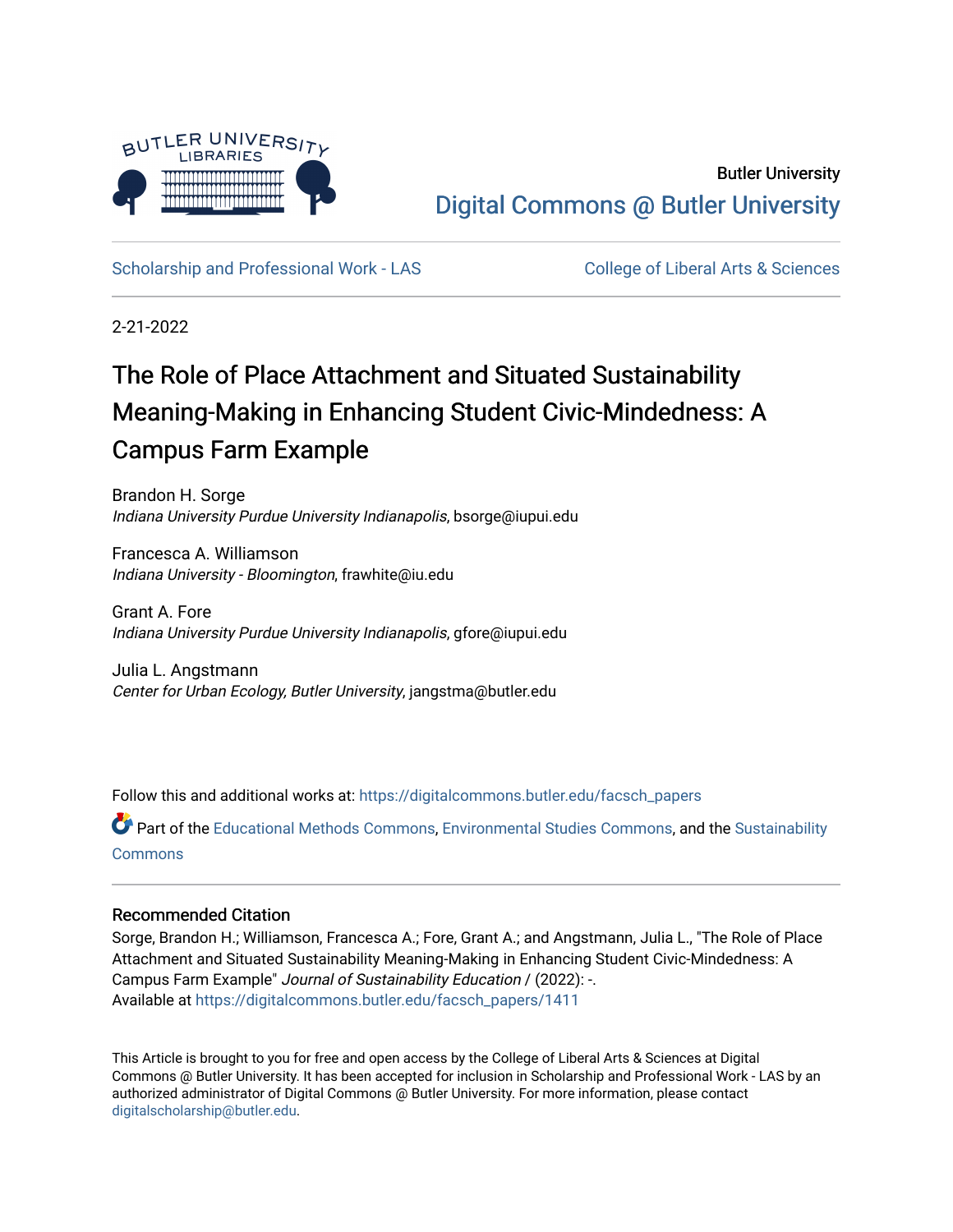## **The Role of Place Attachment and Situated Sustainability Meaning-Making in Enhancing Student Civic-Mindedness: A Campus Farm Example**

**Brandon H. Sorge,** IUPUI, bsorge@iupui.edu, **Francesca A. Williamson,** Indiana University School of Medicine, [frawhite@iu.edu](mailto:frawhite@iu.edu), Grant A. Fore, IUPUI, [gfore@iupui.edu,](mailto:gfore@iupui.edu) Julia L. **Angstmann,** Butler University, [jangstma@butler.edu](mailto:jangstma@butler.edu)

#### **Abstract**

This research explores the role that place attachment and place meaning towards an urban farm play in predicting undergraduate students' civic-mindedness, an important factor in sustainability and social change. In 2017 and 2018, three STEM courses at a private university in the Midwest incorporated a local urban farm as a physical and conceptual context for teaching course content and sustainability concepts. Each course included a four to six-week long place-based experiential learning (PBEL) module aimed at enhancing undergraduate STEM student learning outcomes, particularly place attachment, situated sustainability meaning-making (SSMM), and civic-mindedness. End-of-course place attachment, SSMM, and civic-mindedness survey data were collected from students involved in these courses and combined with institutionally provided demographic information. Place attachment and SSMM surveys, along with the course in which the students participated, were statistically significant predictors of students' civicmindedness score.

#### **Keywords**

Place-based, experiential learning, civic-mindedness, place attachment, place meaning, farm, sustainability

**Brandon H. Sorge, Ph.D.** is an Associate Professor of STEM Education Research in the Department of Technology Leadership and Communication in the Purdue School of Engineering and Technology at IUPUI. His research interests broadly focus across all aspects of STEM education, but specifically on building a diverse and ethical STEM workforce. His research also focuses more broadly on the development of a civically minded STEM literate workforce.

**Francesca A. Williamson, Ph.D.** is an Assistant Professor in the Department of Pediatrics at the Indiana University School of Medicine. Her research broadly focuses on STEM+ education for socio-ecological good, primarily emphasizing curricular and programmatic efforts for future STEM and health professionals. She is also a research methodologist by training, specializing in qualitative and discursive methodologies for studying language and social interaction.

**Grant A. Fore, M.A.** is a Research Associate in the STEM Education Innovation and Research Institute (SEIRI) at IUPUI and a Ph.D. Candidate in Anthropology at the University of Cape Town. As a SEIRI staff member, Grant is involved in research development, qualitative and mixed methods research, and programmatic assessment and evaluation. His dissertation research is on the ethical becoming of students within courses utilizing community-engaged pedagogies.

**Julia L. Angstmann, Ph.D.** is the Director of the Center for Urban Ecology and Sustainability (CUES) at Butler University. Dr. Angstmann is a broadly-trained urban ecologist and leads efforts associated with the CUES' mission to explore, steward, and enhance urban systems using place-based interdisciplinary research, education, and outreach through collaborative projects with Indianapolis community organizations and urban farms.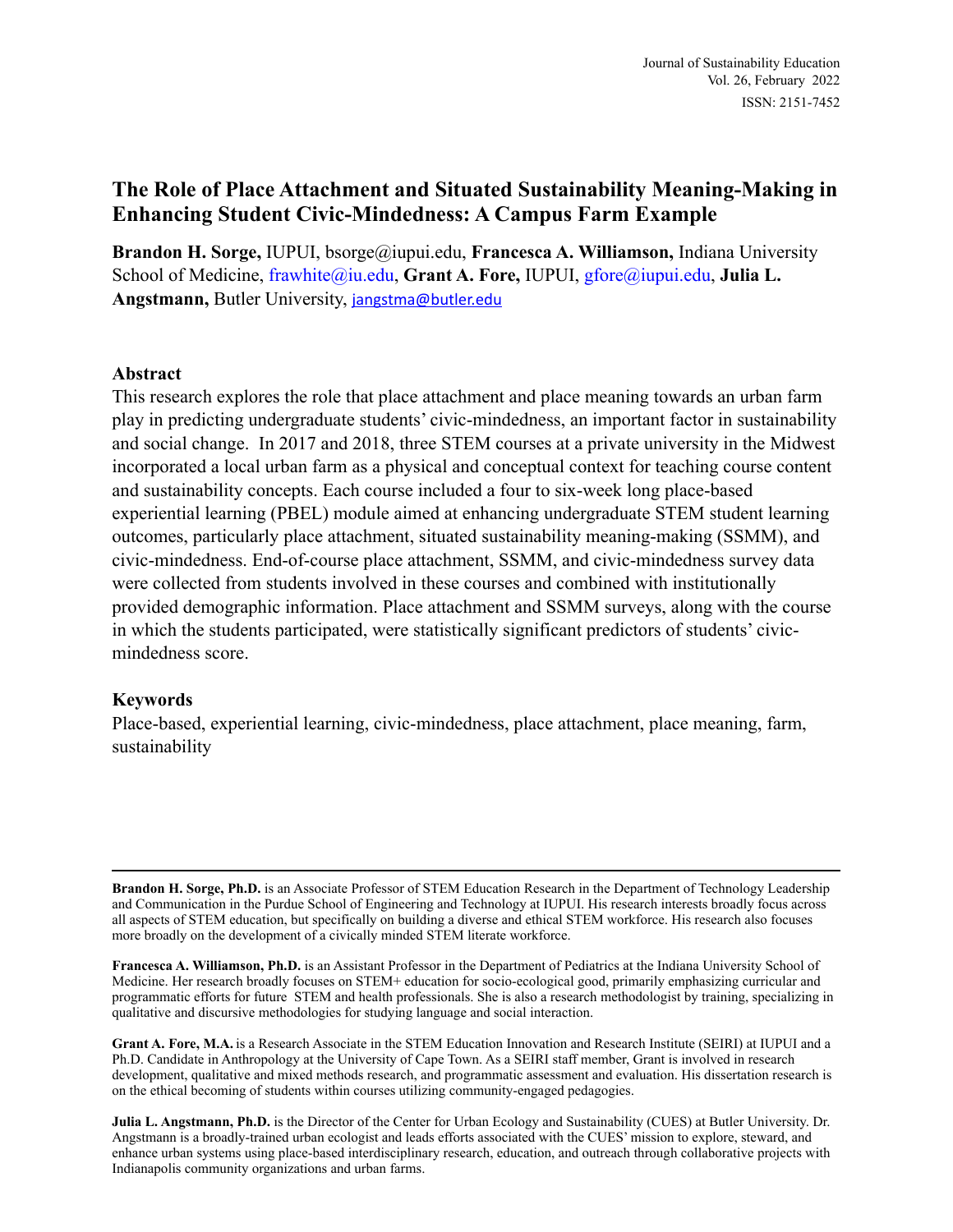#### **Introduction**

A well-functioning democracy requires citizens to be informed on civic issues and to be willing to contribute to the careful addressing of global, national, and local needs and problems (Wandersman & Florin, 2000). To be civically engaged means that citizens are participating in the life of their community to improve conditions for others (Adler & Goggin, 2005). In the workforce, civic-minded employees have been recognized, especially within the science, technology, engineering, and math (STEM) fields, as being a critical part of 21st century learning and vital to the global economy (Bringle & Steinberg, 2010; Casner-Lotto & Barrington, 2006; Gould, et al. 2011; Torney-Purta et al., 2015). While there have been concerns that higher education had become the focal point of workforce development at the detriment to its civic mission (Moment, 2012; Musil & Hampshire, 2012), recent work has focused more on addressing national needs related to governance (Chan, 2016). Much of this ongoing and unfinished work in building civics has been implemented through service and communityengaged learning.

This paper details findings from a research project focused on the development of—and relationship between —civic-mindedness, place attachment, and place meaning among undergraduate STEM majors who participated in STEM courses at a private, teaching university in a large, U.S. Midwestern city. For the purpose of this research, a course is a credit bearing class taking place over the course of semester in which students enroll. Specifically, over the course of two years, civic-mindedness and place attachment and place meaning data were collected from students in a 200-level Biology course, a 400-level Biology course, and a 200 level Environmental Studies course. Each of these courses integrated a 4-6-week place-based experiential learning (PBEL) module into class activities which engaged either the university's campus farm or another local, urban farm (Angstmann et al., 2019). Specifically, each course used the farm(s) as a place for undergraduates to conduct discipline-specific research projects related to sustainability (e.g., collect soil and arthropod samples, conduct interviews, and/or practice participant observation). In these modules, students were also expected to reflect upon and discuss the realities of the larger global industrial food system and the relevance of local diversified urban agriculture to local sustainability and food justice efforts. In this context, the authors of this paper explore how, and the extent to which, student civic mindedness is affected by courses designed and implemented to foster attachment and meaning ascribed to a locally relevant place from personal, sustainability, and disciplinarily relevant perspectives.

#### **Theoretical Framework: Experiential Learning**

This research project is undergirded by experiential learning theory. Building upon Dewey's (1998) principles of continuity and interaction, experiences are shaped by the experiential continua of individual students and the interactions occurring between each student—with their own complex experiential history—and the many subjects/objects to which students must relate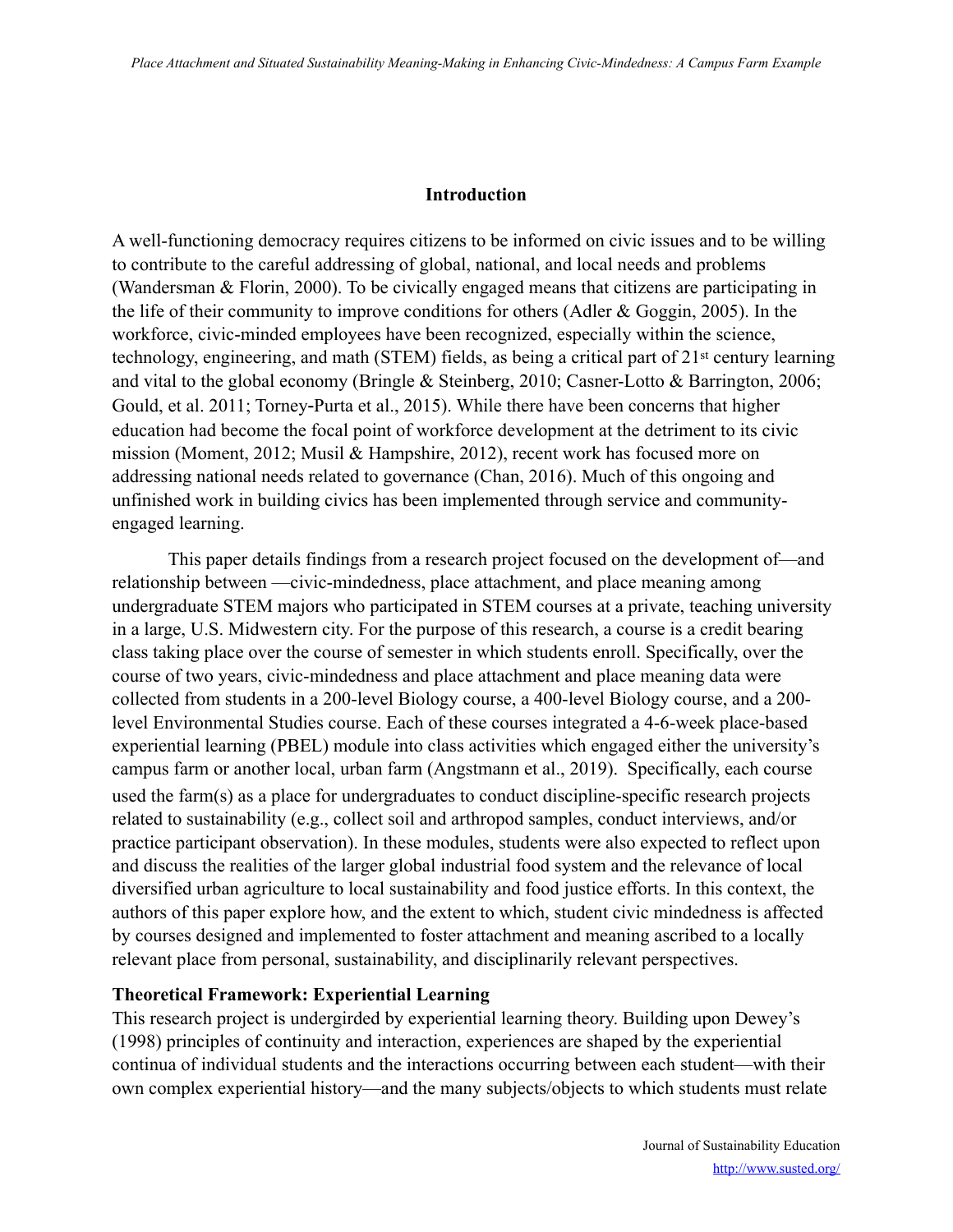within a given environment. Ideally, by designing educative experiences that connect students to a shared "social enterprise" (Dewey, 1998), experiential learning approaches may demonstrate democratic values of participation and partnerships, as well as provide opportunities for students to witness and reflect on the observable impacts of these civic engagements (Bringle  $\&$ Steinberg, 2010; Gould et al., 2011; Kirlin, 2003). For experiential learning, building a deep awareness of learning experiences as well as using experientially-constructed skills to expand one's experiential capacity and knowledge are important objectives of experiential learning (Kolb, 2014).

For this project, experiential learning is framed by Kolb's (2014) work where a topic is iteratively explored through concrete experiences, which are reflected upon to identify questions or problems of interest. These are then tested through the collection of data which are then reinterpreted with newly acquired knowledge to refine and expand our lines of inquiry. Through this iterative process students learn to adapt their knowledge to the context of the environment in which the concrete experience is occurring (Kolb & Kolb, 2012).

#### **Community Engaged Experiential Learning**

Generally speaking, experiential learning has been widely used in education in study abroad programs (Passarelli, 2016), teacher professional development (Blair, 2016; Girvan et al., 2016), community development (Rogers et al., 2019), international business (Eckhaus et al., 2017), and scientific process skills (Alkan, 2016) to name but a few. For the purposes of this study on the role of place attachment and place meaning to student civic-mindedness, service learning and community-engaged learning are the most salient forms of experiential learning to examine.

Service learning and community-engaged learning have been widely explored as pedagogies for developing civic-mindedness in students (Bringle & Steinberg, 2010; Hatcher, 2011; Steinberg et al., 2011). From these cited studies—which are primarily focused on service learning—a conceptual framework was developed for the integration of three dimensions essential for a civically-minded college graduate. These dimensions were defined as *identity* (self-awareness, self-understanding, self-concept), *educational experiences* (academic knowledge and skills formed through formal and informal education), and *civic experiences* (community involvement) (Steinberg et al., 2011). This literature asserts that through community involvement, students will develop and enhance their civic-mindedness through increased knowledge, beliefs, and desire to act.

Multiple studies looking at the relationship between service learning and the development of civic-mindedness have yielded positive results. In a study by Palombaro et al. (2017), a cohort of thirty-nine physical therapy students, who participated in several community engagement programs and service-learning courses over three years, showed statistically significant increases in their civic-mindedness. Likewise, twelve communications students involved in a servicelearning program developed enhanced civic-mindedness during the course of their studies (O'Hara, 2001). On the other hand, finding mixed results in the impacts of service-learning programs on college students, two studies of multiple service-learning programs (Hunter & Brisbin, 2000; Kirlin, 2003) showed increased cognitive and attitudinal measures but not an overall increase for civic-mindedness. What these publications do not share is the effectiveness

Vol. 26, February 2022 ISSN: 2151-7452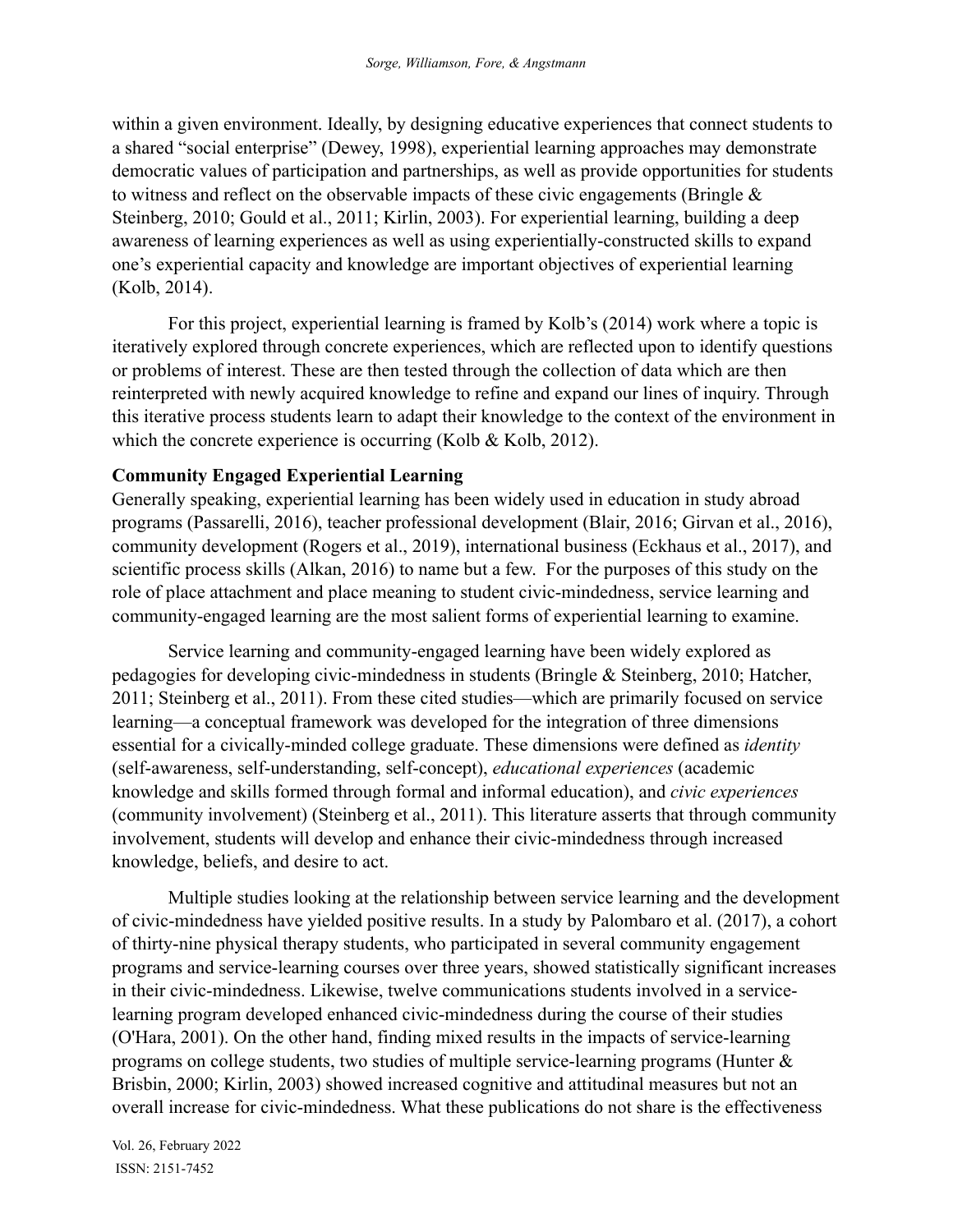of the service learning pedagogies being implemented and if they include a physical or conceptual place with which students can meaningfully connect their own identities and civicexperiences to local and global phenomenon (Gruenewald, 2003).

#### **Place-based Experiential Learning**

The places chosen for the intervention in this study were local, diversified urban farms, because PBEL pedagogies have been shown to enhance student content knowledge, course engagement, critical thinking skills, and civic-mindedness, especially when situated in school gardens (Athman & Monroe, 2004; Ernst & Monroe, 2006; Gruenewald, 2003; Poulsen, 2017; Sobel, 2004). Urban farms are also an ideal place due to the ability to demonstrate the role organic foods play in environmental and social justice systems (Martin et al., 2016) as well as their impacts to socio-economic conditions (Artmann & Sartison, 2018). However, very little research has looked at the role of attachment to a place and the meaning given to that place in these student learning outcomes.

Place-based learning emerges from the local context in which it is situated; it is multidisciplinary and experiential; it encourages learning beyond the career-ready skills needed to navigate the workforce; it connects place with self and community (Woodhouse & Knapp, 2000). More specifically, it uses what is familiar, connects science to other fields, provides a local context with global connections (Semken et al., 2017), and increases environmental awareness and connectedness to the place (Dolan, 2016). Place is not just an environment, location, or space in which experiential learning occurs. It is a contextualized location that includes the history, culture, environment, people, politics, and economy to which students create attachments and ascribe meaning through personal reflection (Kolb & Kolb, 2006). For this research, concepts of place attachment and place meaning were considered and analyzed in the context of local, diversified urban farms as place (Kudryavtsev et al., 2012; Semken & Freeman, 2008; Semken et al., 2009; Stedman, 2002, 2003c). In agreement with Solin (2010) and Koushik (2016), we believe place attachment and place meaning are aids to, but not an absolute summation of, a diverse and integrated phenomenon that is defined as *sense of place*.

#### **Place Attachment and Place Meaning**

While a significant amount of the literature has worked to define place attachment and its many nuances, it has often been criticized for being muddled (Trentelman, 2009, p. 196) and static (Hintz, 2015). However, there are good reasons as to why different meanings have evolved. Arguably, part of the haziness associated with place attachment could be directly connected to the many ways in which place has been conceptualized. Low and Altman (1992) assert that the concept of "place" concerns the environmental settings to which people are emotionally and culturally attached. On the other hand, Patterson and Williams (2005) focused on exploring indicators that provide insight on the extent to which a place is important, is useful for achieving goals, and is supportive of oneself. Additionally, in their synthesis of the place literature, Scannell and Gifford (2010) constructed a tripartite framework for place, which included: 1) the meaning(s) individuals attribute to the physical world; 2) a process including the cognitive,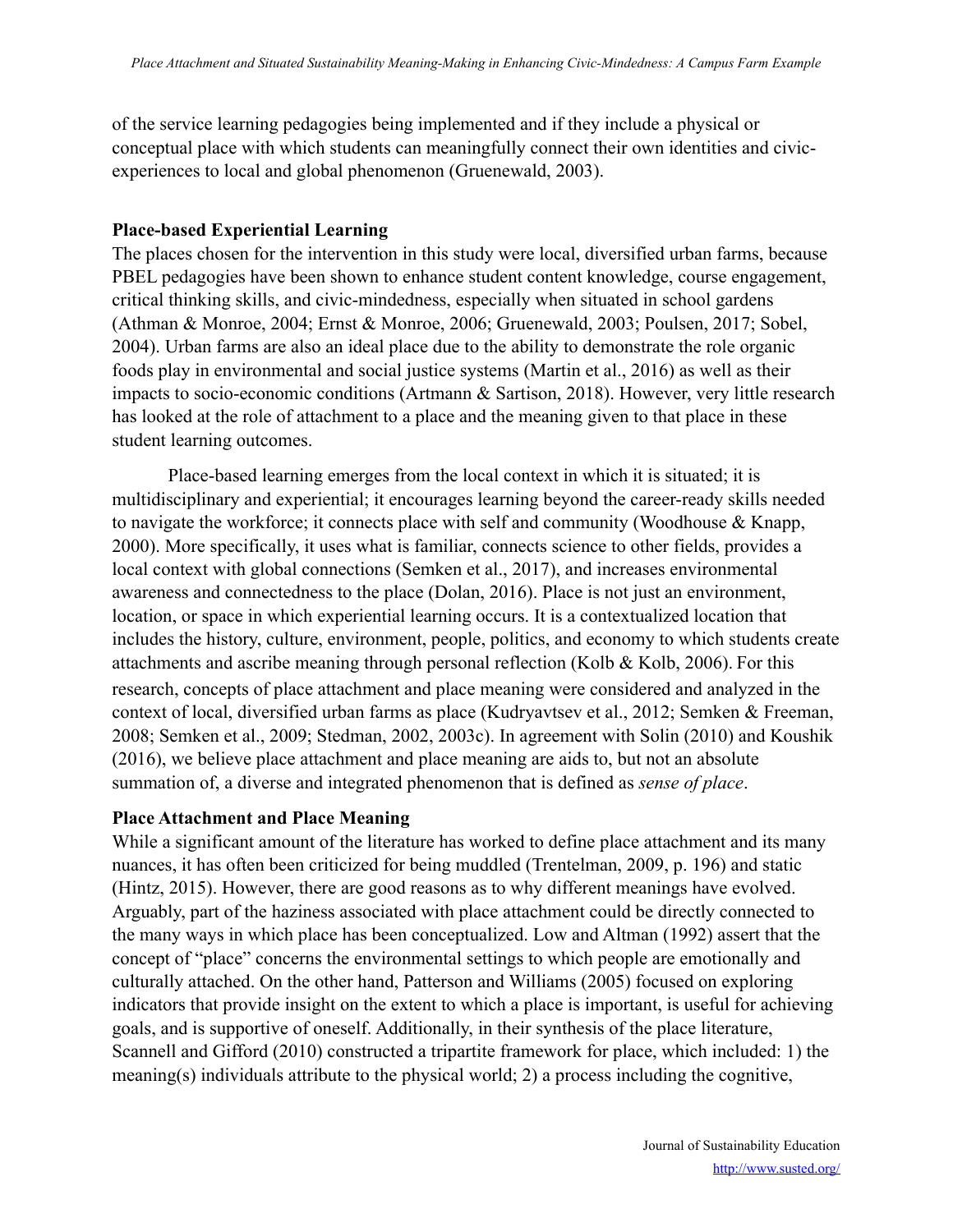affective, and behavioral aspects; and 3) the physical representation of the place. While Hintz (2015) presented this relationship as more dynamic and interrelated.

In this study, place attachment has been operationalized (in the survey described below) as comprising two dimensions: *place dependence* and *place identity* (Williams & Vaske, 2003). *Place dependence* measures the functional attachment to the setting as well as how the setting serves goal achievement (Jorgensen & Stedman, 2001, p. 234) through the settings' attributes (Jorgensen & Stedman, 2001; Stokols & Shumaker, 1981; Vaske & Kobrin, 2001; Williams & Vaske, 2003). *Place identity*, on the other hand, is defined as an emotional attachment and a reflection of self-identity (Proshansky et al., 1983; Vaske & Kobrin, 2001; Williams & Vaske, 2003). In other words, place identity is a sense of self formed through one's engagement within the particular places one visits (Williams & Patterson, 1999). Place attachment—the conceptual unification of *place dependence* and *place identity—*has been found to be more significant with individuals who have spent more time in the place or have control of the place (Brown et al., 2003). A different study found that one's sense of place can strengthen social capital and motivate individuals to participate in their community (Manzo & Perkins, 2006). Hartig et al. (2001) found that students' fascination towards a place is a predictor of ecological behavior and the space can provide emotional and cognitive support through an escape from daily stresses. Within these studies and others, individual demographic information and its impacts on the forming of place attachment have not been widely studied and what findings there are, have been inconsistent (Scannell & Gifford, 2017).

Place meaning draws upon the symbolic meaning of a physical environment or place (Kudryavtsev et al., 2012; Stedman, 2003a, 2003c). Place meaning is bound to the context of the place itself (Semken et al., 2009) and is constructed from both the physical characteristics and attributes of the place and the perceived social, environmental, economic, or political role of the place in society. For this study, place meaning refers specifically to the situated meanings associated with the *physical characteristics and attributes* of urban agriculture, as well as the role urban farms play in supporting the three pillars of sustainability: environmental, economic, and social (Purvis et al., 2019). Hence, place meaning is concerned with what we have called situated sustainability meaning-making (SSMM), which is the name of our survey instrument discussed below. We actualized place meaning in the survey, emphasizing the physical characteristics and environmental aspects of place because a place's natural setting was deemed more pertinent to pro-environmental behaviors (Kudryavtsev et al., 2012; Scannell & Gifford, 2010; Stedman, 2003b).

## **Research Questions**

Based upon the research on sense of place and civic-mindedness (Bringle & Steinberg, 2010; Gosselin et al., 2016; Levine, 2003; Poulsen, 2017), we hypothesized that by providing local, place-based experiences for students to critically engage with scientific processes and content (Bramble, 2005), such students might form attachments and meanings to place, which could in turn inspire civic responsibility and action, both locally and globally. In this paper, we explore the extent to which using a PBEL framework could serve as an effective approach to empower civic responsibility for that place and, by extension, society as a whole.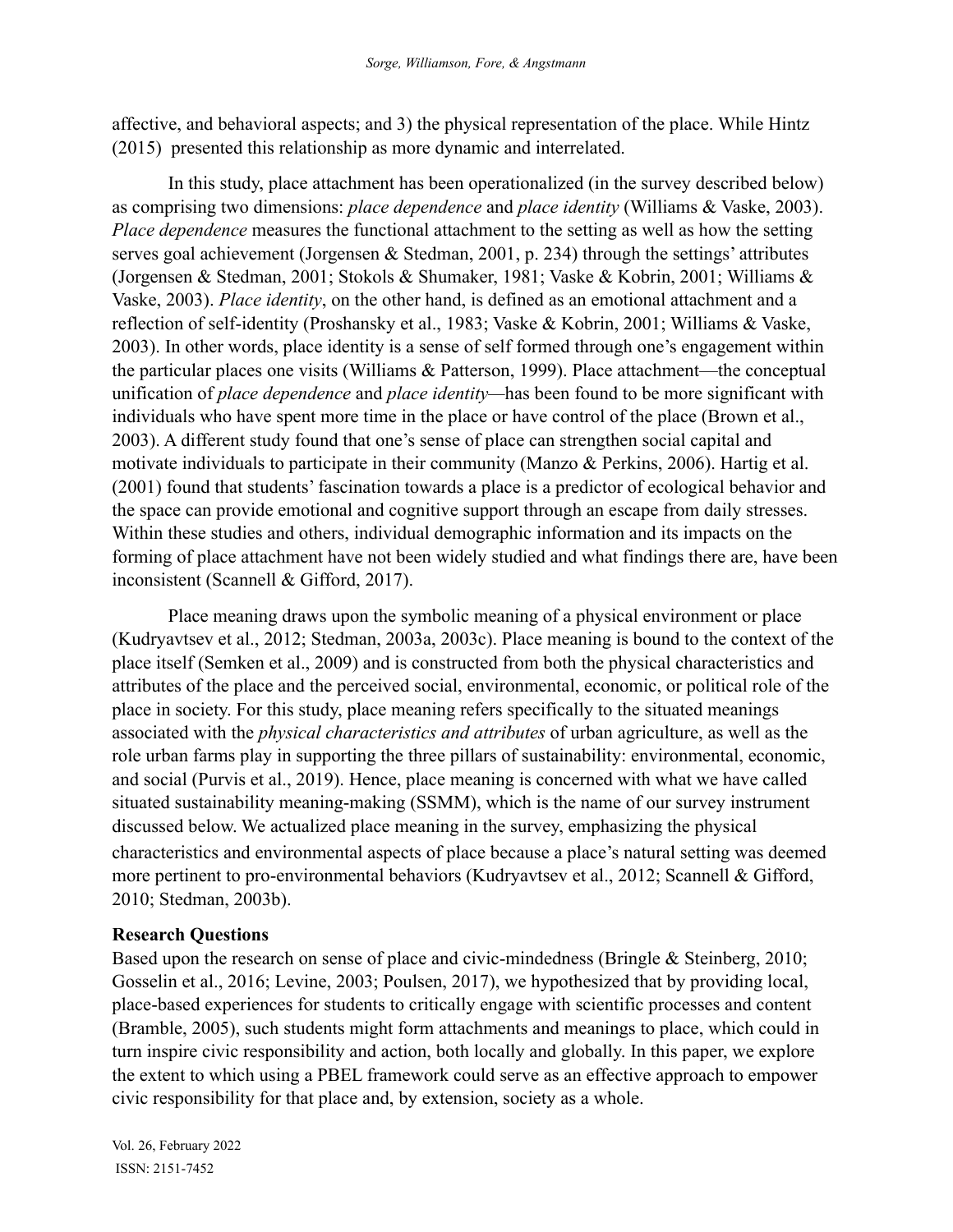Our study is guided by the following research questions:

- 1. Do student demographic characteristics (course, gender, race/ethnicity, major, student level, and GPA) predict their Civic Mindedness Score?
- 2. To what extent does the place attachment and place meaning a student has for a local urban farm impact their Civic Mindedness Score?

## **Methods**

Three participating faculty/course coordinators developed 4-6-week modules that integrated the campus farm or other small-scale diversified local farms in the city. A PBEL pedagogical framework (Angstmann et al., 2019), based upon a review of the literature and designed by the program team to facilitate the development of sense of place within participating students, guided the faculty in the development of their module. The three courses involved in this research were from Biology (a 200-level and 400-level course) and Environmental Studies (200 level course). Each course had one section per year during the same semester, except the 200 level Biology course which had three sections per year in the fall semester. Two of the three 200 level Biology sections were taught by a different instructor within and between each semester, except one section that the course coordinator—who designed the module—taught all three semesters. Students within the courses came from multiple majors though the majority were from within each course's primary focus of study.

Course instructors used the PBEL pedagogical framework to propose a module to the project team (Angstmann et al., 2019). The project team, as well as the program's advisory board, reviewed the proposals and made suggestions to the instructors until a final agreed upon plan was created for each course. Each module had six core requirements that each course was to meet (Angstmann et al., 2019):

- 1. An introductory lesson that included a farm sensory reflection, a food diary and personal environmental impact exercise, and an in-class introductory activity that contextualized sustainability aspects (i.e., environmental, social, and economic) of the global, industrial versus local, diversified food systems and challenged students to consider their personal role in these systems.
- 2. A minimum of 4 hours on the host farm to establish a contextualized sustainability setting for students to learn.
- 3. A real-world, discipline-relevant research question or topic for which students were to collect and present data (qualitative or quantitative).
- 4. A real-world application that connects student research to enhancing farm production or food system knowledge through farmer conversations and class discussions.
- 5. A plan for debriefing of students at the end of the module (i.e., bring group back to main point of the research and module, reflective questioning on what was learned, how the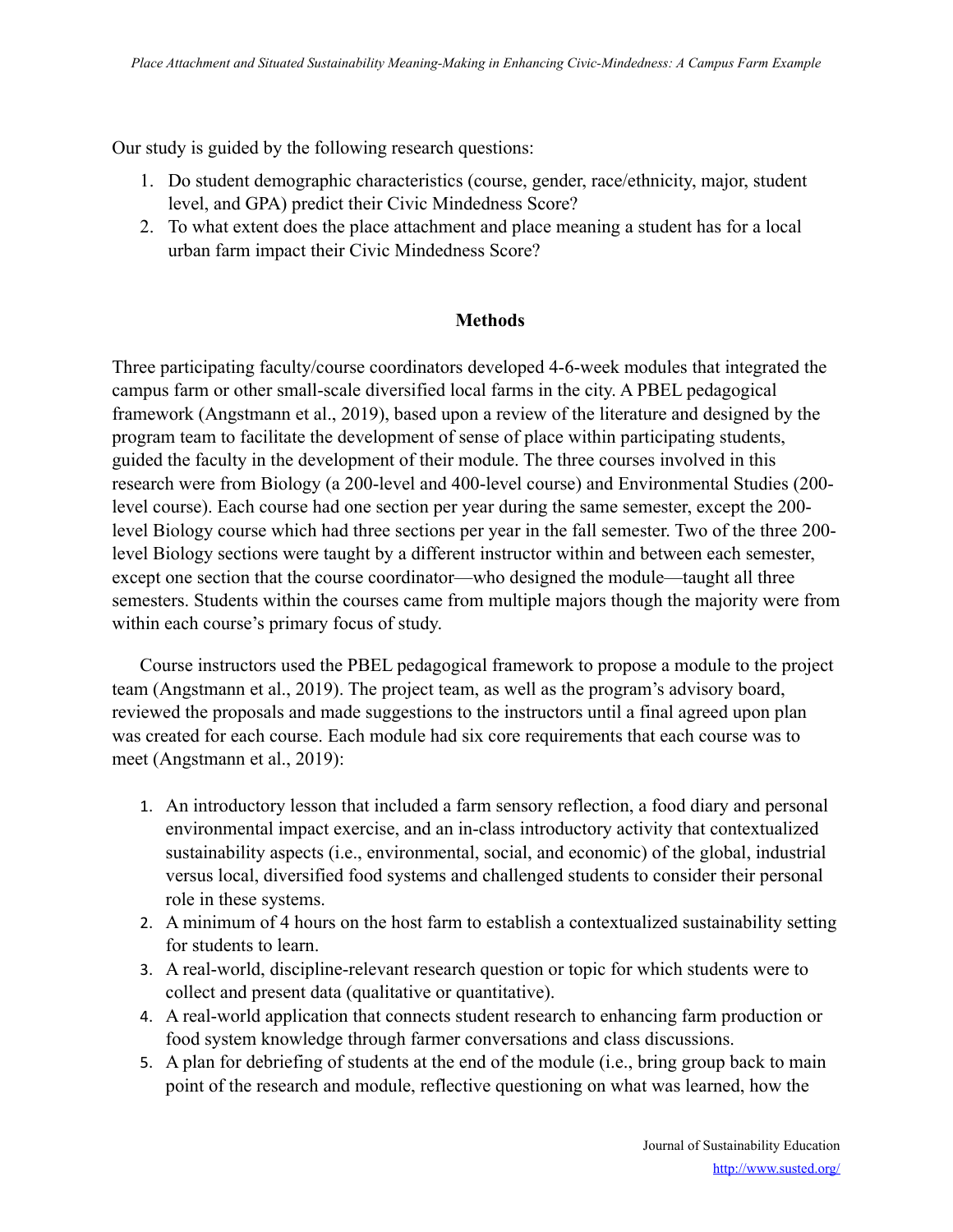learning helps the local food system, and how their acquired knowledge inspires them to change their own interaction with the food system).

6. A presentation that communicates research outcomes and their impact to sustainability in the local Indianapolis food system.

An example of an in-class introductory activity was watching the movie FRESH, a documentary that explores farmers and businesses in the U.S. who are trying to change how the food system operates. Specifically, the movie investigates the transformation of the agriculture system into an industrial model, and some of the environmental and health issues related to this transformation. It then provides a different vision for what the future of our food systems and planet could become (Joanes, 2009).

Each course's sustainability-focused research questions are detailed below:

- 200-Level Biology Research Project: How does the biological activity of soils (soil respiration) and arthropod diversity differ in habitats of varying degradation (campus farm, nearby prairie, nearby forested sites, and turf grass intramural fields).
- 400-Level Biology Research Project: How does temperature, moisture, and soil organic matter content affect rates of soil respiration, soil carbon (C) storage, or ecosystem C exchange in different natural and manmade habitats?
- 200-Level Environmental Studies Research Project: How do local farmers view the importance of (transforming) policies, practices, and perceptions of food production and consumption for the establishment of viable and sustainable local food economies?

## **Survey Instruments**

To measure students' civic mindedness, the Civic-Minded Graduate (CMG) survey (Steinberg et al., 2011) was used. This survey was originally designed as a unidimensional scale but with four primary domains focused on knowledge, skills, dispositions, and behavioral intentions. The knowledge domain had three subscales that include volunteer opportunities, academic knowledge and technical skills, and contemporary social issues. The skills domain had three subscales that include communication and listening, diversity, and consensus building. The dispositions domain also had three sub-scales that include valuing community engagement, selfefficacy, and social trustee of knowledge. Behavioral intentions had no sub-scales but focused on the individual's stated intention to be personally involved in community service in the future.

To measure students' place attachment, the place attachment survey (Williams & Vaske, 2003) was utilized. This survey had three sections where each section used the same 12 questions that are defined by the overall place attachment as well as two dimensions of *place identity* and *place dependence* (Williams & Vaske, 2003). The first section of twelve questions measured a student's attachment to their university, the second section the place the student calls home (this could be their university), and the third section the local urban farm with which they interacted. For this paper, we focused only upon the section with twelve questions examining the students' overall place attachment to the urban farm.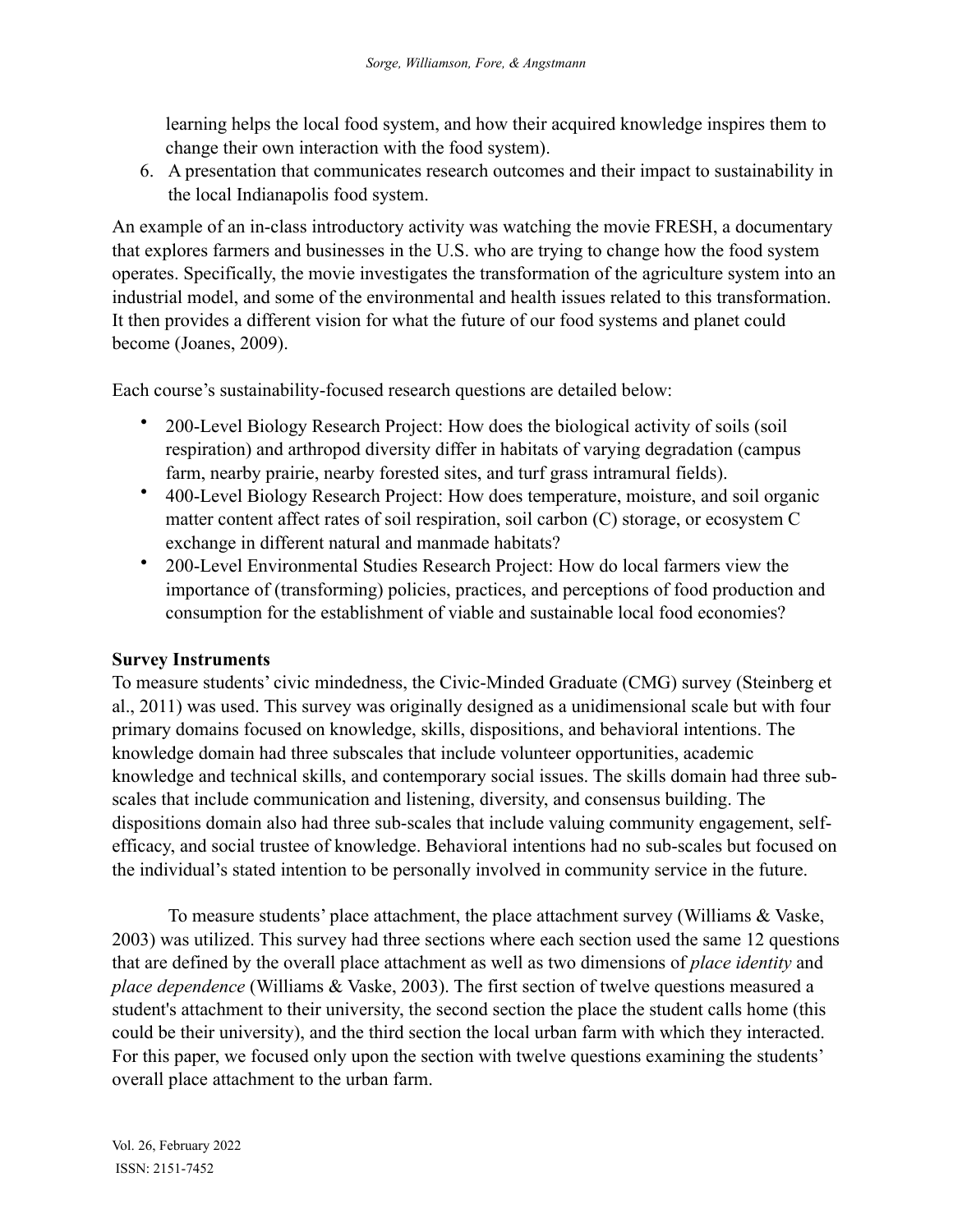To measure place-meaning, a survey called the Situated Sustainability Meaning-Making (SSMM) survey was specifically developed for this project's urban farm localities with its foundations built upon relevant literature for place meaning scales (Kudryavtsev et al., 2012; Stedman, 2002, 2003a; Young, 1999). The survey was created to capture students' perceptions of local urban farms and involved twenty Likert scale questions based upon sustainability's core concepts of economic, social, and ecological, with a primary focus upon the physical characteristics and ecological roles ascribed to the place.

#### **Data Collection**

Data for this research were collected over two years, depending upon the frequency of course offering (Table 1). Members of the research team—without the instructor present—spoke with the students at the start of the semester about the instructional intervention and associated data collection on student learning outcomes. Students completed consent forms if they were willing to participate. Students were told their entire class would receive extra credit if 80% of the class participated in to maintain anonymity. During class, one week before the end of the semester, a member of the research team revisited each class, reminding students of the research, surveys, and the extra credit. An email was sent the evening of the same day to the consenting students using the Qualtrics survey email distribution tool (Qualtrics, 2019). A follow-up reminder email was sent five and seven days later. Instructors were provided updates on status of percent completion to share with students and maximize the number of completed surveys.

Classroom observations occurred in courses when the PBEL lessons were being implemented. These observations were generally done by a member of the research team, however, members of our advisory board also conducted at least one observation per semester to provide them with more insight into what was being conducted in the courses. Observations were conducted using a modified protocol using the pedagogical framework developed to guide course development (Angstmann et al., 2019).

| Course                                 | <b>Data Collection</b> |
|----------------------------------------|------------------------|
| 200-Level Biology Course               | Fall 2017, Fall 2018   |
| 400-Level Biology Course               | Fall 2018              |
| 200-Level Environmental Studies Course | Fall 2017, Fall 2018   |

Table 1. Data Collection Times by Course.

## **Statistical Analysis**

Mean score replacement (Roth, 1994) was used to fill in missing values for questions. In the fall of 2017, mean score replacement was used on seven different cells consisting of six individuals and six questions. This constituted less than 5% of the total responses by question or total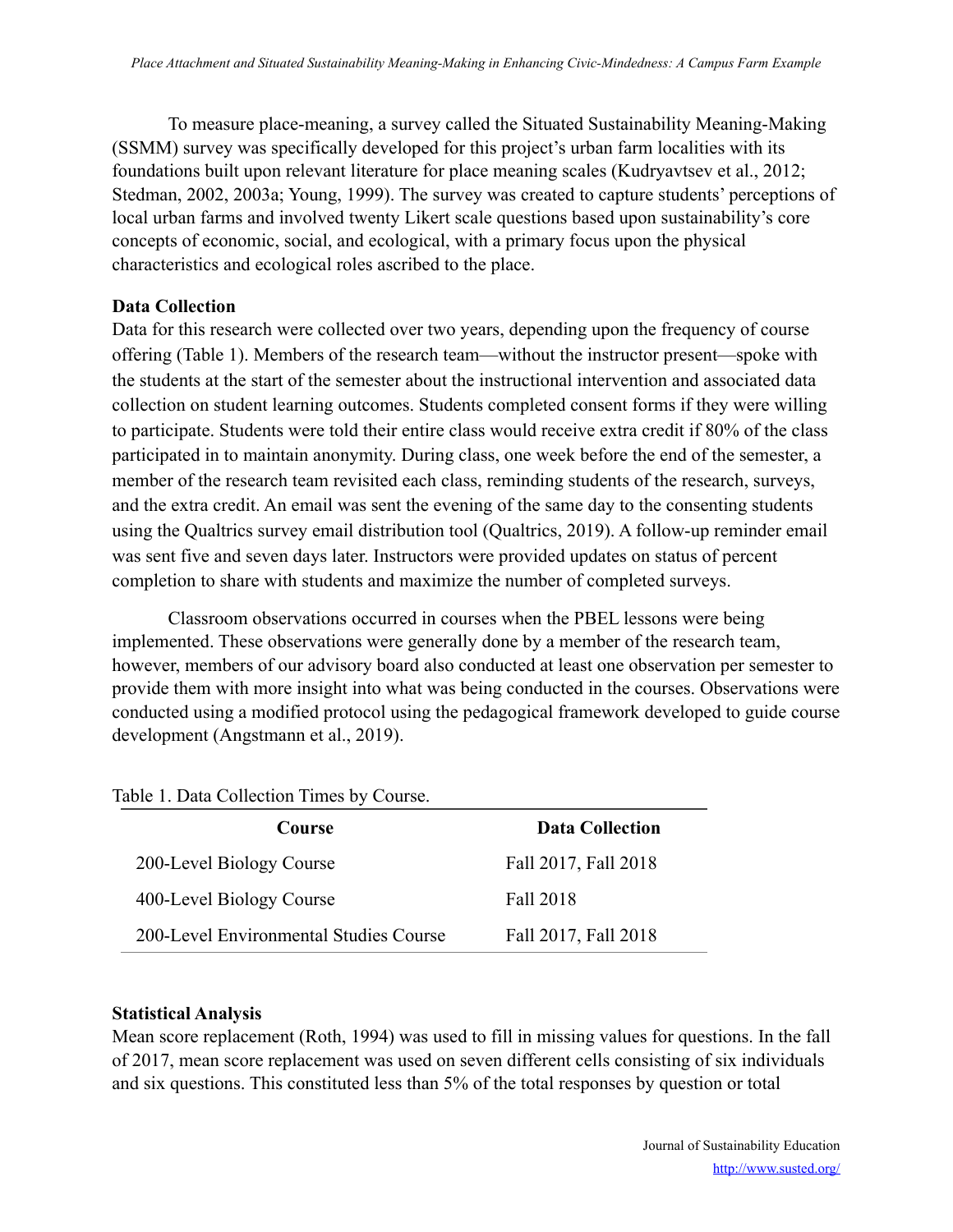questions and is thus appropriate for this type of replacement (Downey & King, 1998). All data analysis was run using SPSS (v26).

#### **Results**

## **Participants**

Data for all three surveys were collected from a total of 105 students over the two years of the program. Student demographics (e.g., gender, academic level such as first-, second-, third- or fourth-year, and race/ethnicity as defined by non-minority (white or Asian) and minority can be found in Table 2 while GPA data can be found in Table 3.

|                                           |    | Gender         | Academic<br>Level |             |  |               | Minority |              |
|-------------------------------------------|----|----------------|-------------------|-------------|--|---------------|----------|--------------|
|                                           | M  | - F            | $\pm$             | 2 3         |  | 4             | N<br>M   | M            |
| 200-Level Biology                         | 13 | 43             |                   |             |  | 1 35 13 7     | 50       | 6            |
| 400-Level Biology                         | 6  | $\overline{4}$ | $\theta$          | $1 \quad 3$ |  | 6             | 9        | $\mathbf{1}$ |
| 200-Level Environmental<br><b>Studies</b> | 11 | 28             | 11                |             |  | $10 \t12 \t6$ | 33       | 6            |
| Total 30 75 12 46 28 19                   |    |                |                   |             |  |               | -92      | -13          |

Table 2. Gender, Academic Level, and Minority Status by Course and Overall

Table 3. GPA by Course, Year, and Treatment Type.

|                                           | <b>Treatment Total</b> |  |                               |     |  |  |  |
|-------------------------------------------|------------------------|--|-------------------------------|-----|--|--|--|
|                                           |                        |  | Min Max Mean                  | SD. |  |  |  |
| 200-Level Biology                         | 2.79                   |  | 4.00 3.5754 .31179            |     |  |  |  |
| 400-Level Biology                         |                        |  | 293 388 35472 33506           |     |  |  |  |
| 200-Level Environmental<br><b>Studies</b> |                        |  | 2.13 4.00 3.3269 49951        |     |  |  |  |
|                                           |                        |  | Total 2.13 4.00 3.4804 .40794 |     |  |  |  |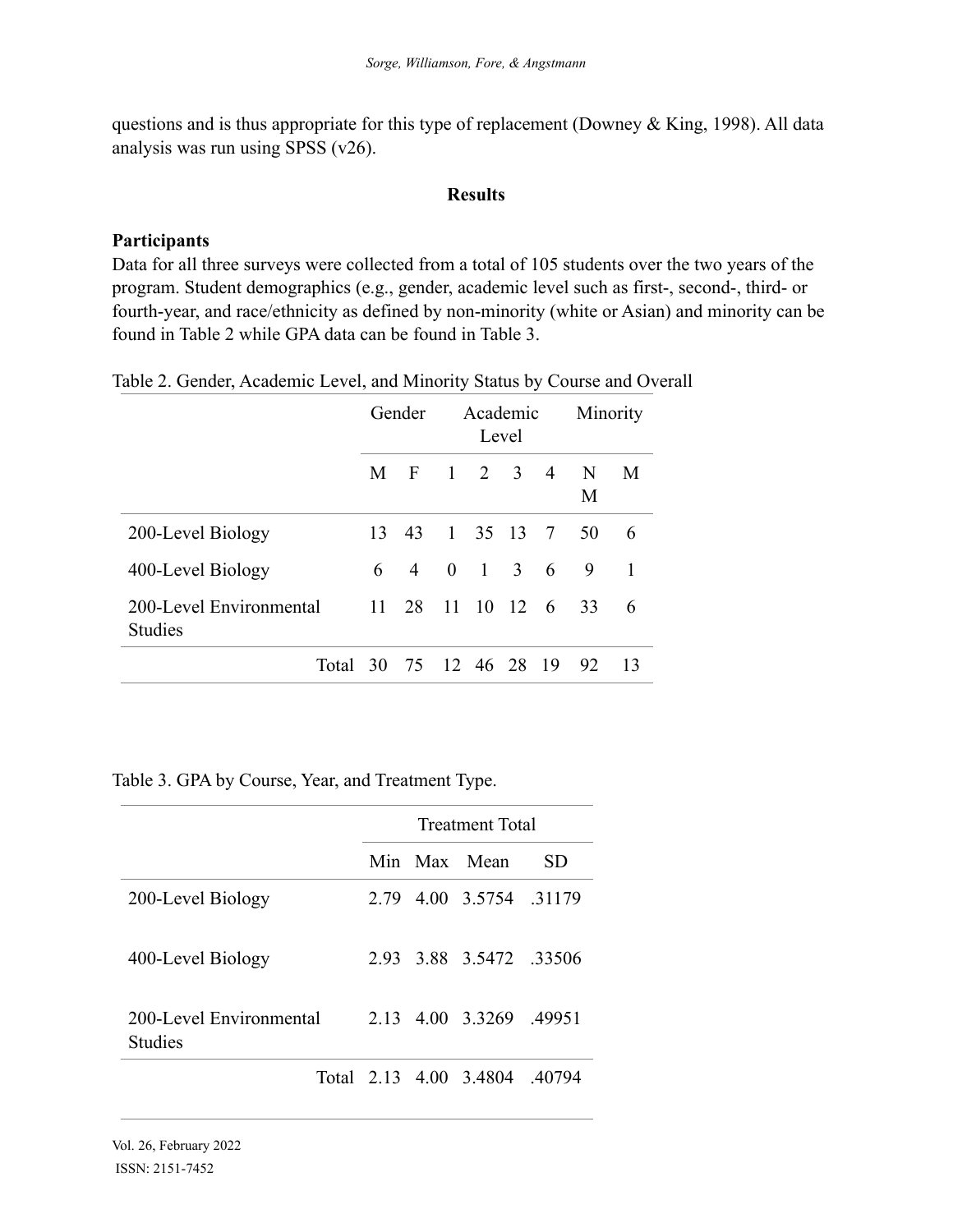## **Analysis**

Cronbach's Coefficient Alpha was run on the CMG survey ( $\alpha$ =.962), place attachment (PA) survey ( $\alpha$ =.964), and SSMM survey ( $\alpha$ =.935). All three surveys had acceptable internal reliability (Taber, 2018). To understand the differences by course within CMG scores, we examined the mean score and 95% confidence interval. As shown in Figure 1, the environmental studies course had the highest CMG with a small overlap between its 95% confidence interval and that of the 400-level Biology course. The 200-level Biology course had the lowest mean score. Courses were numbered so that the lowest CMG class (200-level biology) was 1 and the highest (200-level environmental studies) was 3 in the model.

A 130.00 Mean Civic Mindedness Tota 120.00 110.00 122.69  $110.10$ 100.00 99.46 90.00 200-Level Biology 400-Level Biology 200-Level Environmental Studies Course

Figure 1. Civic Mindedness Scores and 95% Confidence Interval by Course.



stepwise multiple linear regression was used to evaluate the effect of PA, SSMM, the course, student's cumulative GPA, gender, and student level on CMG score. A correlation analysis for the dependent variable and potential independent variables is provided in Table 4. Four of the six independent variables were significantly correlated to the dependent variable and all statistically significant correlations between independent variables were small. Gender and student level were not significantly correlated and showed no linear relationship with CMG score.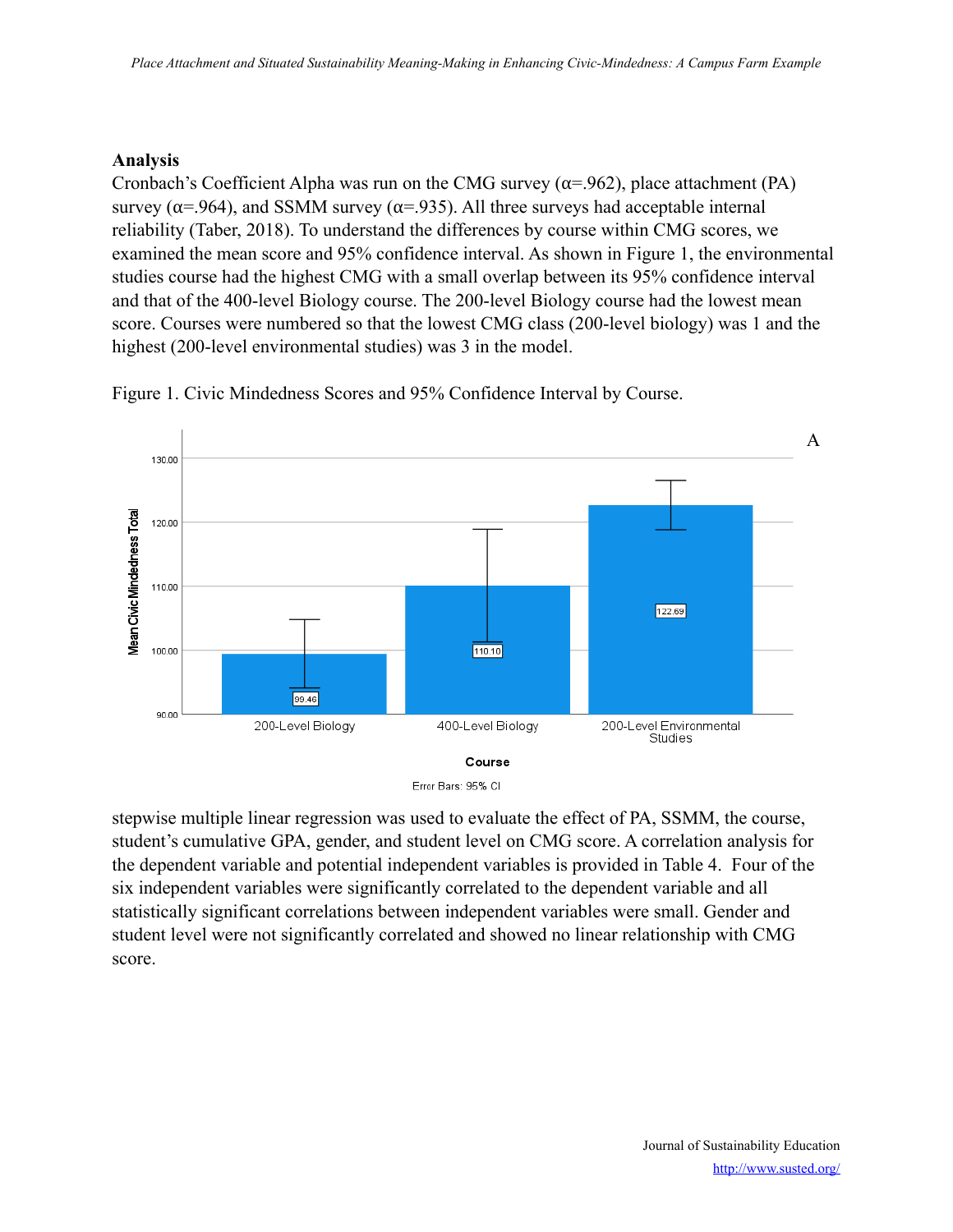|             | <b>PM</b> | <b>PA</b> |      | Level GPA       | Gender Course |            |
|-------------|-----------|-----------|------|-----------------|---------------|------------|
| <b>CMG</b>  | $486**$   | $551**$   |      | $-0.42 - 252**$ | .009          | $.551***$  |
| <b>SSMM</b> |           | $.237*$   | -045 | - 136           | $-.023$       | $.254**$   |
| <b>PA</b>   |           |           | -033 | $-196*$         | .081          | $.295**$   |
| Level       |           |           |      | -165            | .036          | $-.047$    |
| <b>GPA</b>  |           |           |      |                 | - 094         | $-0.283**$ |
| Gender      |           |           |      |                 |               | .064       |

Table 4. Inter-Correlations of Dependent and Independent Variables

 $*p<.05$ ,  $*p<.01$ ,  $*p<.001$ 

The data used met the assumptions for this analysis including homoscedasticity, no multicollinearity, and no significant outliers (Berry, 1993). The model summaries from this regression can be found in Table 5. Model 1, consisting of the constant and PA, had an  $R^{2} = 0.304$ ; Model 2, consisting of the constant, PA and course, had an  $R^{2} = 0.469$ ; and Model 3, the final model consisting of the constant, PA, Course, and SSMM had an  $R<sup>2</sup>=.554$ . These results suggest that the combination of the final independent variables (place attachment, SSMM, and course) can predict 55.4% of the variation in student CMG scores.

Table 5. Summary of Stepwise Multiple Linear Regression.

|                |          |                      | Model R $\rightarrow$ R <sup>2</sup> Adjust R <sup>2</sup> Std error of estimate R <sup>2</sup> Change F Change |      |        |
|----------------|----------|----------------------|-----------------------------------------------------------------------------------------------------------------|------|--------|
|                |          | $1^a$ .551 .304 .297 | 16.61805                                                                                                        | .304 | 45.001 |
| 2 <sub>b</sub> | .685.469 | 459                  | 14.58195                                                                                                        | .165 | 31.772 |
| 3c             | 744 554  | 541                  | 13.43720                                                                                                        | -084 | 19 120 |

a. IV: (Constant, Place Attachment), b. IV: (Constant, Place Attachment, Course), c. IV: (Constant, Place Attachment, Course, Situated Sustainability Meaning-Making)

Table 6 provides the coefficient results from the stepwise regression models. The final model, Model 3, with independent variables of place attachment score, course, and SSMM had a regression equation of:

$$
CMG = (.594)(Place Attachment) + (7.657)(Course Number) + (.643)(SSMM).
$$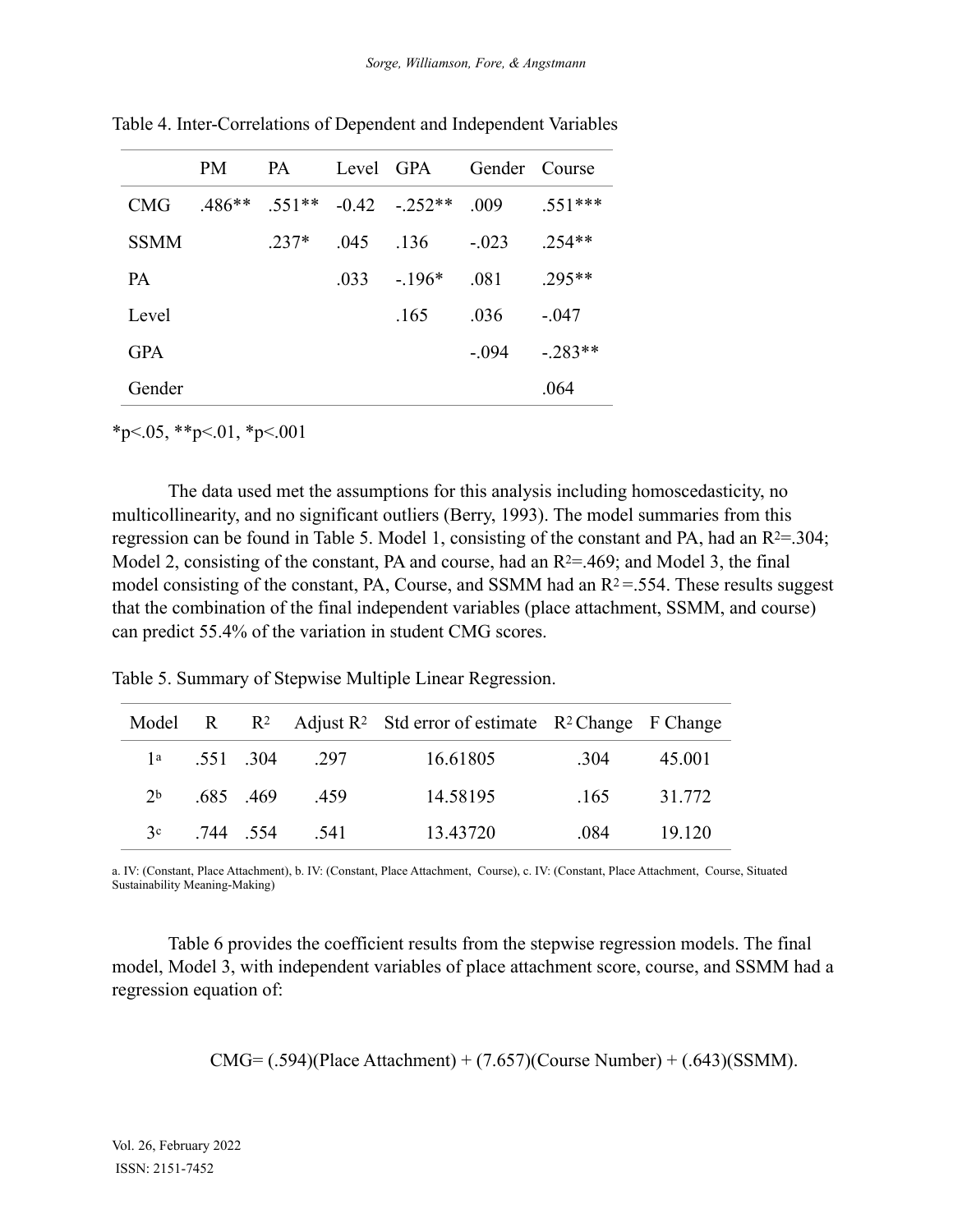|                |                     |                         | Unstandardized<br>Coefficients | Standardized<br>Coefficients |                         |      | 95% Conf Int<br>B |                           |
|----------------|---------------------|-------------------------|--------------------------------|------------------------------|-------------------------|------|-------------------|---------------------------|
| Model          |                     | $\bf{B}$                | Std. Error                     | Beta                         | $\mathbf t$             | Sig. | Lower             | Upper                     |
| 1 <sup>a</sup> | (Constant)          | 78.95<br>9              | 4.778                          |                              | 16.52<br>$\overline{7}$ | .000 | 69.484            | 88.43<br>$\overline{4}$   |
|                | Place<br>Attachment | .880                    | .131                           | .551                         | 6.708                   | .000 | .620              | 1.140                     |
| 2 <sub>b</sub> | (Constant)          | 60.39<br>$\overline{4}$ | 5.331                          |                              | 11.32<br>8              | .000 | 49.820            | 70.96<br>8                |
|                | Place<br>Attachment | .680                    | .120                           | .426                         | 5.646                   | .000 | .441              | .919                      |
|                | Course              | 8.955                   | 1.589                          | .425                         | 5.637                   | .000 | 5.804             | 12.10<br>6                |
| 3 <sup>c</sup> | (Constant)          | 11.946                  | 12.120                         |                              | .986                    | .327 | $-12.09$<br>8     | 35.98<br>9                |
|                | Place<br>Attachment | .594                    | .113                           | .372                         | 5.267                   | .000 | .370              | .817                      |
|                | Course              | 7.657                   | 1.494                          | .364                         | 5.126                   | .000 | 4.693             | 10.62<br>$\boldsymbol{0}$ |
|                | <b>SSMM</b>         | .643                    | .147                           | .305                         | 4.373                   | .000 | .351              | .935                      |

|  |  |  |  |  | Table 6. Stepwise Multiple Regression Analysis Coefficient Results |
|--|--|--|--|--|--------------------------------------------------------------------|
|  |  |  |  |  |                                                                    |
|  |  |  |  |  |                                                                    |

a. IV: (Constant, Place Attachment), b. IV: (Constant, Place Attachment, Course), c. IV: (Constant, Place Attachment, Course, SSMM)

## **Discussion**

## **Limitations of the Stud***y*

While two of our three courses had an N greater than 30, the 400-level Biology course did not. This potentially impacts our final models as it relates to course. The larger 95% confidence interval for the CMG score for the 400-level Biology course demonstrates this potential issue. Our model did not specifically account for the quality of the instruction or how the PBEL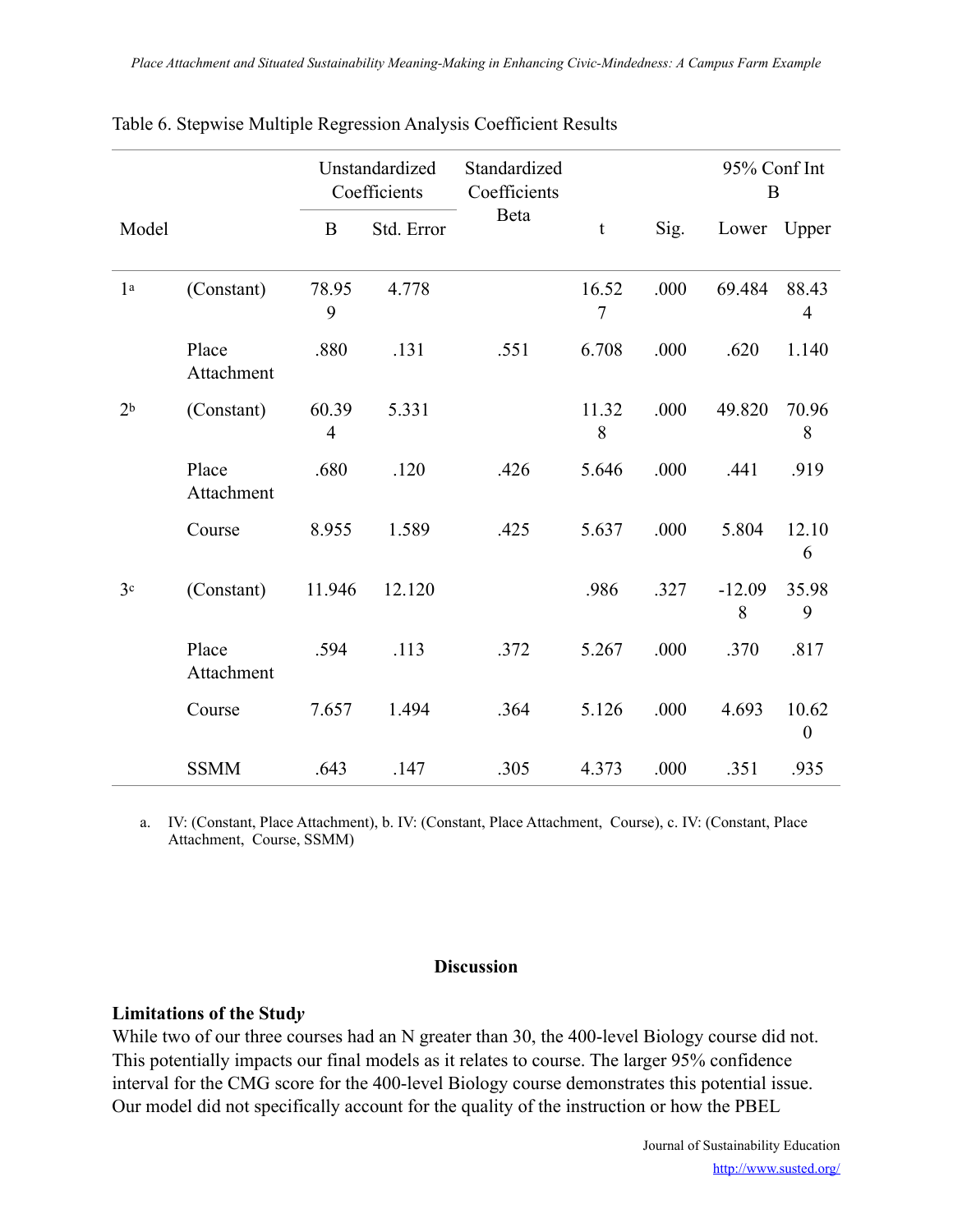module was implemented beyond accounting for the course in which the student participated. This study also did not account for a student's previous sustainability knowledge/literacy or the student's past relationship to a farm of any type.

## **The Role of Demographics**

There is a dearth of literature around the role of demographics as a predictor of civic mindedness. Our regression models found that the demographics (gender, grade point average (GPA), year in school) were not statistically significant predictors of an individual's civic mindedness. There is the possibility that one or more of the demographic characteristics might have influenced place attachment in the model, we did not investigate this, nor did it exceed the impact of place attachment in the broader model. Existing scholarship in this area has provided some focus on the role of demographics impacting place attachment, but these findings have been varied and inconsistent (Scannell & Gifford, 2017). However, the stepwise regression suggests that the greater concept of place attachment is still a better predictor than the demographic characteristics themselves in predicting civic mindedness.

## **The Course**

Our findings suggest that course content/activities matter in the development of civic mindedness. As of yet, it is not clear if it is the activities being utilized in the course, the instructor's disposition, the students who are taking the course, the topic of the course, a combination of these four, or some other unknown(s) that are impacting the course level outcomes. In the case of our research, based upon the classroom observations, we were not surprised that students in the 200-Level Environmental Studies course had the overall largest civic mindedness scores. While this course had a wide array of majors, and several students who took the course because they felt it would be an easy science elective, the course was able to naturally interweave the farm and its role in the food supply chain throughout the course. Very rarely did a class meeting occur where the instructor did not link the topic of the conversation back to the impact on or role of industrial farms and diversified farms. This provided students with an ongoing reference to their farm experiences and provided a link to their experiential learning opportunities.

The 400-level Biology course also demonstrated significant integration of the farm into the course by placing the farm within the context of the course and relating the farm back to relevant work in the field. As implemented, the 200-level Biology course's PBEL module created less integration of content and farm, though this varied slightly by instructor. This is likely because as an early-degree required course, the faculty are tasked with teaching a broad swath of biology topics. With that said, when we first were exploring the data, we found that our models had more significant results when data were grouped by course (including multiple sections as one course) than when courses were grouped by section or section and course.

Since course is a significant predictor of civic-mindedness, how the instructor implements the PBEL module, or integrates the urban farm into their course, could have a significant impact on CMG, place attachment, and SSMM outcomes. Additionally, it could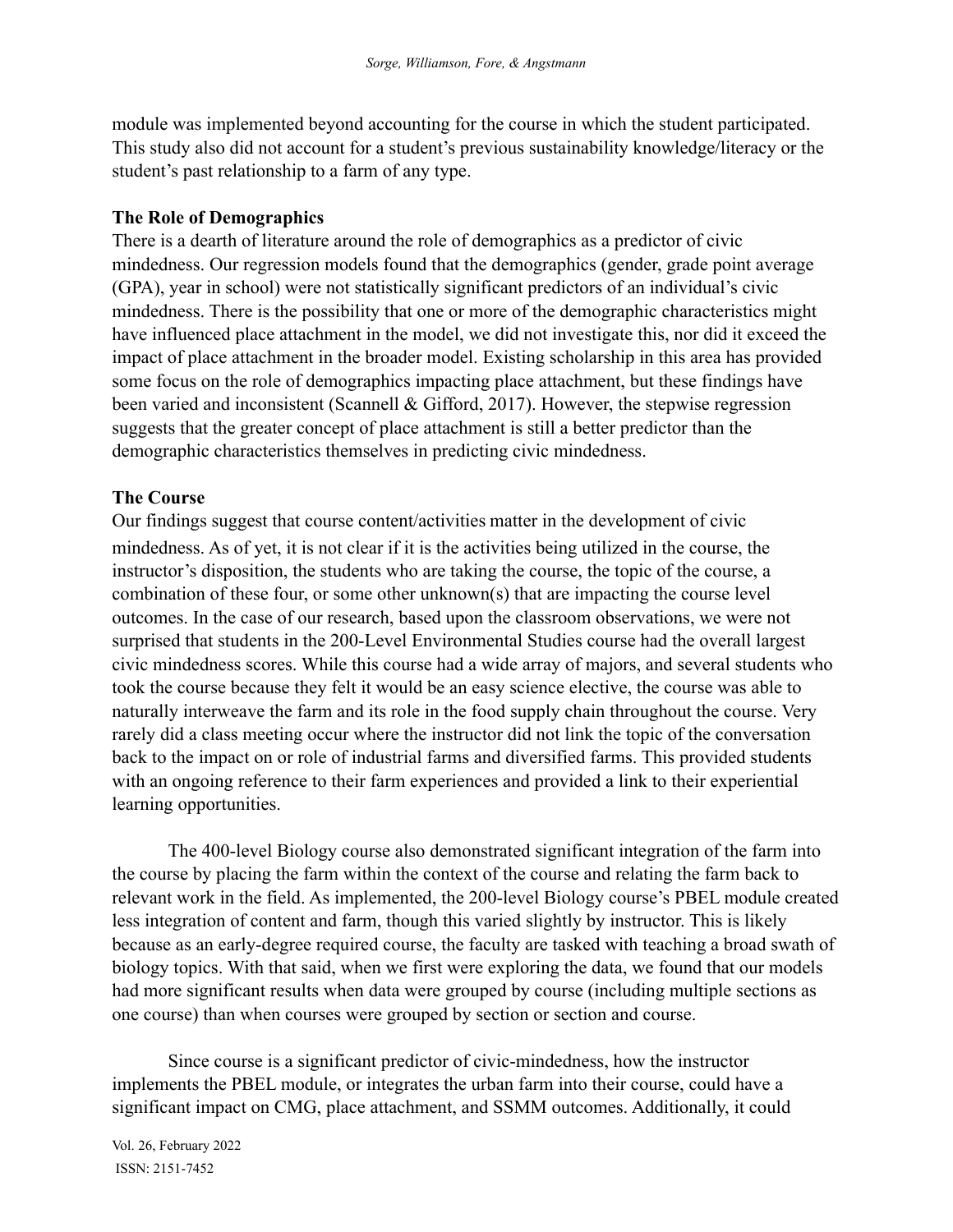suggest that such outcomes are impacted by differences between disciplines. For example, disciplinary values and enculturation may impact instructor flexibility and comfort in teaching (Neumann, 2001) through sustained engagement with ideas and skill sets associated with civics, ethics, or other things perceived as "softer" (e.g., emotion). Different approaches to inquiry (Healey & Jenkins, 2009), as well as different commitments required for disciplinary specialization, may impact the flexibility and openness with which a social scientist (i.e., environmental studies) versus a natural scientist (i.e., biology) approaches issues involving civics and emotional attachments.

#### **Sense of Place: Place Attachment and Place Meaning**

Our findings show that the building of sense of place, as defined by place attachment and place meaning, in university students had a positive influence on their civic mindedness. As with the farms involved in this study, Poulsen (2017) found that urban community farms closely align with civic farms, which at their core, have an orientation towards serving their local communities and are an integral part of the community where they reside (Lyson & Guptill, 2004). The campus farm's orientation toward service may account for part of this civic-mindedness change. Additionally, the role of place attachment and its impact on civic mindedness has been explored, to some extent, in the literature. Using photovoice, Estrella and Kelly (2017) found that the social environment of the place for teenagers inspired them to become more involved in their community. Another study by Stefniak et al., (2017) found that building sense of place through history increased students' place attachment leading to increased civic mindedness as measured by the individual's civic behavioral intentions. Our work supports their findings but also expands upon it by broadening it to include the sustainability meanings ascribed to a place as well as investigating the role of course and student demographics.

#### **Conclusion and Future Directions**

Our study demonstrated that place attachment, place meaning (i.e., SSMM), and course were statistically significant predictors of civic-mindedness in students involved in courses using sustainability-focused PBEL situated on an urban farm. While our model showed that these variables strongly predicted CMG scores, it also did not find students' demographic information to have significant predictive value. Future work needs to examine the relationship between place attachment, SSMM, and civic-mindedness on a wider array of courses in more disciplines.

Additionally, the role of course, be it the content, instructional methods, fidelity to implementation, or students choosing to take the course needs to be further researched to determine what is driving course-level differences in CMG scores. To support this, more qualitative data from interviews, focus groups or open-ended questions should be collected to further explain the impacts of place and the course on students' civic-mindedness. Because of the urban farm's relationship to the environment, incorporating some form of environmental literacy or understanding could provide more insight on the forming of civic-mindedness as well as the impact of place. Finally, future research should incorporate the voice of instructors regarding the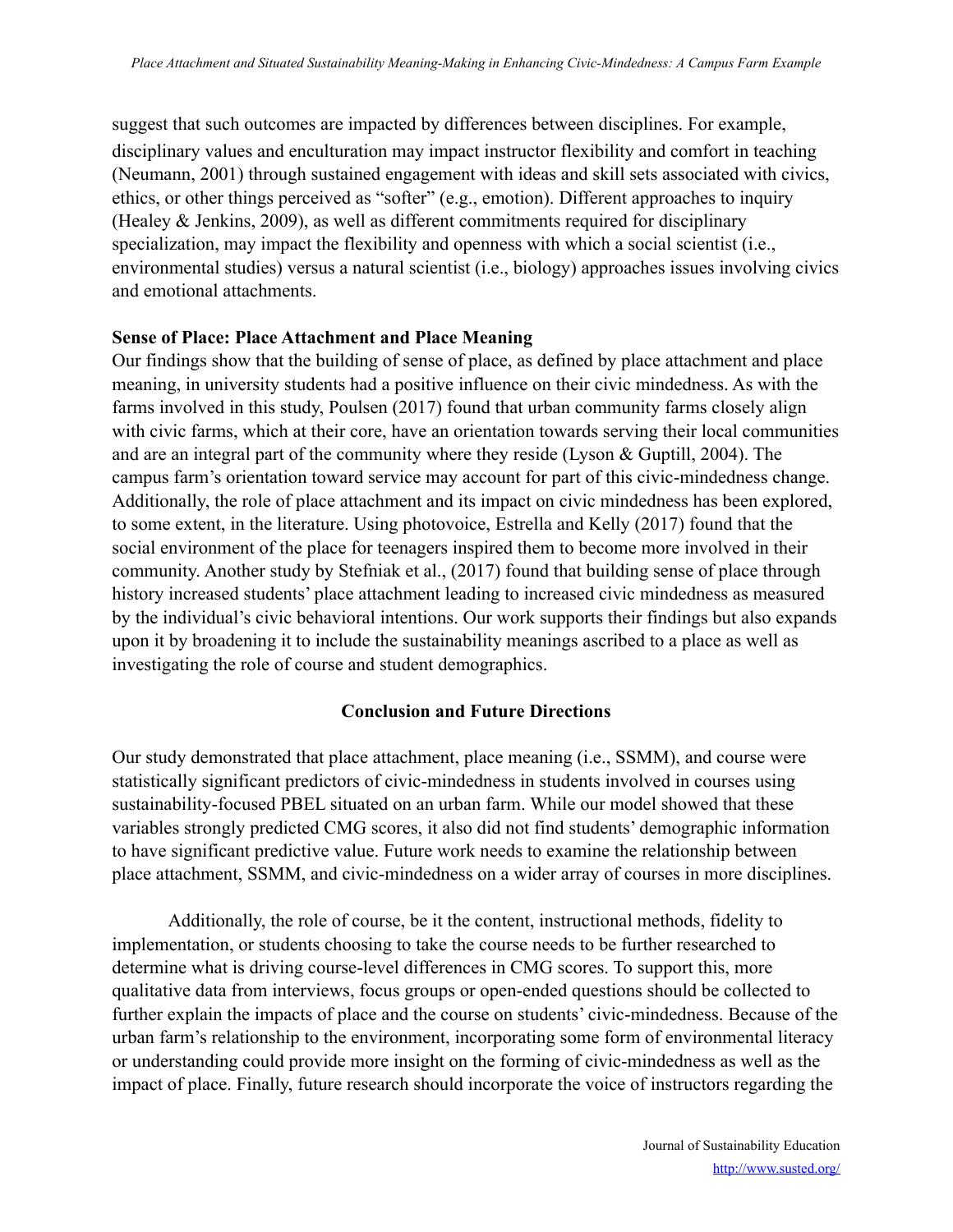impact of the course and instruction on students, especially as it relates to community involvement.

## **References**

- Adler, R. P., & Goggin, J. (2005). What do we mean by "civic engagement"? *Journal of transformative education*, *3*(3), 236-253.
- Alkan, F. (2016). Experiential Learning: Its Effects on Achievement and Scientific Process Skills. *Journal of Turkish Science Education (TUSED), 13*(2).
- Artmann, M., & Sartison, K. (2018). The role of urban agriculture as a nature-based solution: A review for developing a systemic assessment framework. *Sustainability*, *10*(6), 1937.
- Athman, J., & Monroe, M. (2004). The effects of environment-based education on students' achievement motivation. *Journal of Interpretation Research, 9*(1), 9-25.
- Berry, W. D. (1993). *Understanding regression assumptions* (Vol. 92): Sage Publications. [https://](https://doi.org/10.4135/9781412986427) [doi.org/10.4135/9781412986427](https://doi.org/10.4135/9781412986427)
- Blair, D. J. (2016). Experiential learning for teacher professional development at historic sites. *Journal of Experiential Education, 39*(2), 130-144. [https://doi.org/10.1016/](https://doi.org/10.1016/j.tate.2016.04.009) [j.tate.2016.04.009](https://doi.org/10.1016/j.tate.2016.04.009)
- Bramble, J. (2005). Reshaping their views: Science as liberal arts. *New Directions for Teaching and Learning, 2005*(103), 51-60. <https://doi.org/10.1002/tl.203>
- Bringle, R. G., & Steinberg, K. (2010). Educating for informed community involvement. *Am J Community Psychol, 46*(3-4), 428-441. doi:10.1007/s10464-010-9340-y
- Brown, B., Perkins, D. D., & Brown, G. (2003). Place attachment in a revitalizing neighborhood: Individual and block levels of analysis. *Journal of environmental psychology, 23*(3), 259-271. [https://doi.org/10.1016/s0272-4944\(02\)00117-2](https://doi.org/10.1016/s0272-4944(02)00117-2)
- Casner-Lotto, J., & Barrington, L. (2006). *Are they really ready to work? Employers' perspectives on the basic knowledge and applied skills of new entrants to the 21st century US workforce*. ERIC.
- Chan, R. Y. (2016). Understanding the purpose of higher education: An analysis of the economic and social benefits for completing a college degree. *Journal of Education Policy, Planning and Administration, 6*(5), 1-40.
- Dolan, A. M. (2016). Place-based curriculum making: devising a synthesis between primary geography and outdoor learning. *Journal of Adventure Education and Outdoor Learning, 16*(1), 49-62. https://doi.org/10.1080/14729679.2015.1051563
- Downey, R. G., & King, C. V. (1998). Missing data in Likert ratings: A comparison of replacement methods. *The Journal of general psychology, 125*(2), 175-191. https:// doi.org/10.1080/00221309809595542
- Eckhaus, E., Klein, G., & Kantor, J. (2017). Experiential learning in management education. *Business, Management and Education, 15*(1), 42-56.
- Ernst, J., & Monroe, M. (2006). The effects of environment-based education on students' critical thinking skills and disposition toward critical thinking: Reprinted from Environmental Education Research (2004) 10 (4), pp. 507–522. *Environmental Education Research, 12*(3-4), 429-443. https://doi.org/10.1080/1350462042000291038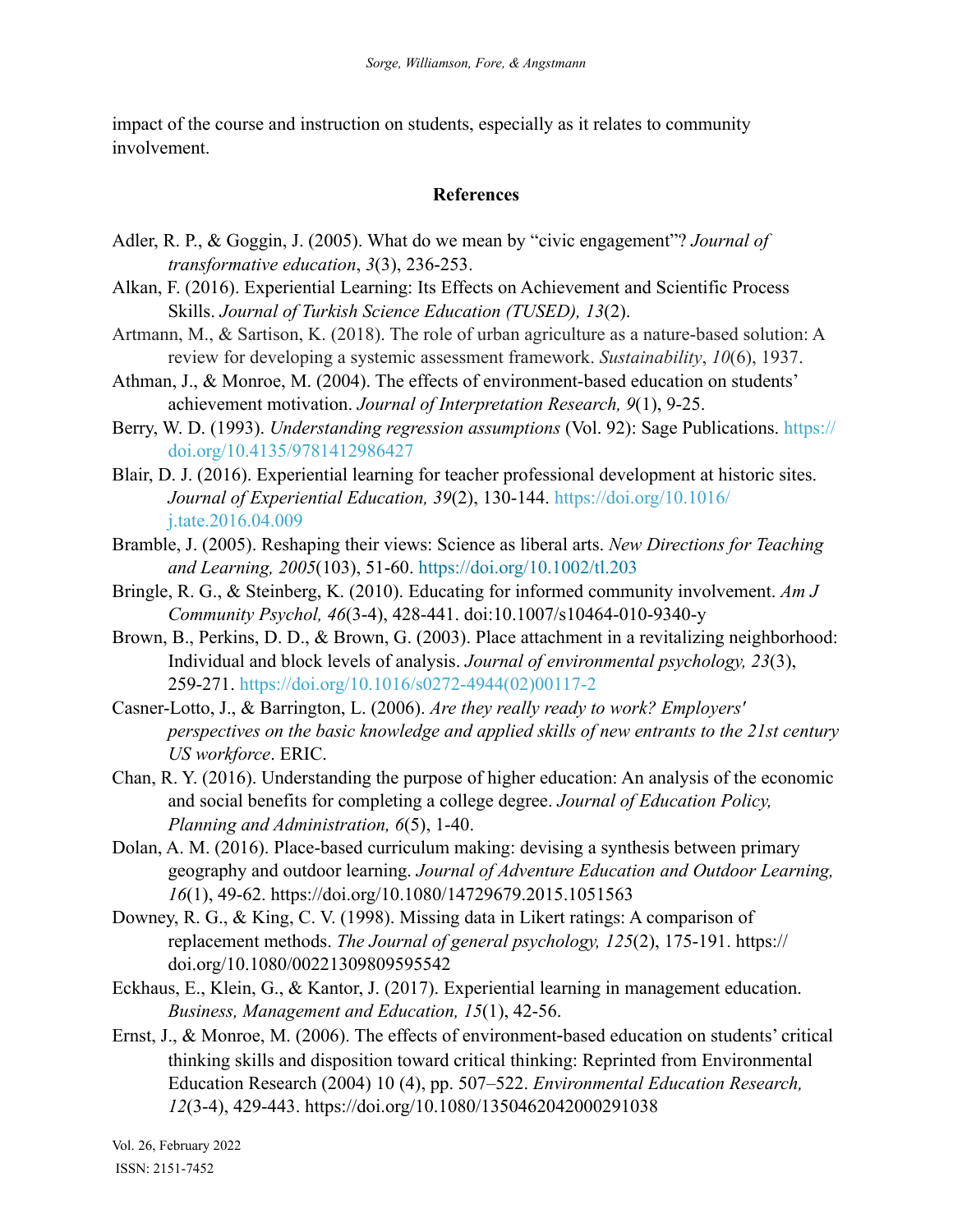- Estrella, M. L., & Kelley, M. A. (2017). Exploring the meanings of place attachment among civically engaged Puerto Rican youth. *Journal of community practice, 25*(3-4), 408-431.
- Girvan, C., Conneely, C., & Tangney, B. (2016). Extending experiential learning in teacher professional development. *Teaching and Teacher Education, 58*, 129-139. [https://doi.org/](https://doi.org/10.1016/j.tate.2016.04.009) [10.1016/j.tate.2016.04.009](https://doi.org/10.1016/j.tate.2016.04.009)
- Gosselin, D., Burian, S., Lutz, T., & Maxson, J. (2016). Integrating geoscience into undergraduate education about environment, society, and sustainability using place-based learning: Three examples. *Journal of Environmental Studies and Sciences, 6*(3), 531-540.
- Gould, J., Jamieson, K. H., Levine, P., McConnell, T., & Smith, D. B. (2011). Guardian of democracy: The civic mission of schools. *Philadelhia: Lenore Annerberg Institute of Civics of the Annenberg Public Policy Center, Campaign for the Civic Mission of Schools.–Philadelhia, 159*.
- Gruenewald, D. A. (2003). The best of both worlds: A critical pedagogy of place. *Educational researcher, 32*(4), 3-12. https://doi.org/10.3102/0013189x032004003
- Hartig, T., Kaiser, F. G., & Bowler, P. A. (2001). Psychological restoration in nature as a positive motivation for ecological behavior. *Environment and behavior, 33*(4), 590-607. https:// doi.org/10.1177/00139160121973142
- Hatcher, J. A. (2011). Assessing civic knowledge and engagement. *New Directions for Institutional Research, 2011*(149), 81-92. https://doi.org/10.1002/ir.382
- Healey, M., & Jenkins, A. (2009). Linking discipline-based research and teaching through mainstreaming undergraduate research and inquiry. Presented at the Postgraduate Certificate in Higher Education Conference.
- Hintz, C. (2015). An ecology of love: Women farmers, sense of place, the Georgic ethic, and ecocentricity. *Journal of Sustainability Education*, *9*.
- Hunter, S., & Brisbin, R. A. (2000). The impact of service learning on democratic and civic values. *PS: Political Science & Politics, 33*(3), 623-626. https://doi.org/10.2307/420868
- Joanes, A. (2009). Fresh: Synopsis. Retrieved from [https://www.freshthemovie.com/watch-fresh/](https://www.freshthemovie.com/watch-fresh/synopsis-details/) [synopsis-details/](https://www.freshthemovie.com/watch-fresh/synopsis-details/)
- Jorgensen, B. S., & Stedman, R. C. (2001). Sense of place as an attitude: Lakeshore owners attitudes toward their properties. *Journal of environmental psychology, 21*(3), 233-248. https://doi.org/10.1006/jevp.2001.0226
- Kirlin, M. (2003). The role of civic skills in fostering civic engagement.
- Kolb, A. Y., & Kolb, D. A. (2006). *Learning styles and learning spaces: A review of the multidisciplinary application of experiential learning theory in higher education.* Paper presented at the Learning styles and learning: A key to meeting the accountability demands in education.
- Kolb, A., & Kolb, D. A. (2012). Kolb's learning styles. *Encyclopedia of the Sciences of Learning*, 1698-1703.
- Kolb, D. A. (2014). *Experiential learning: Experience as the source of learning and development*: FT press.
- Koushik, J. R. (2016). Considerations of place in sustainability education policy: How local contexts inform the engagement of sustainability in education policy enactment and practice. *Journal of Sustainability Education*, *11*, 1-25.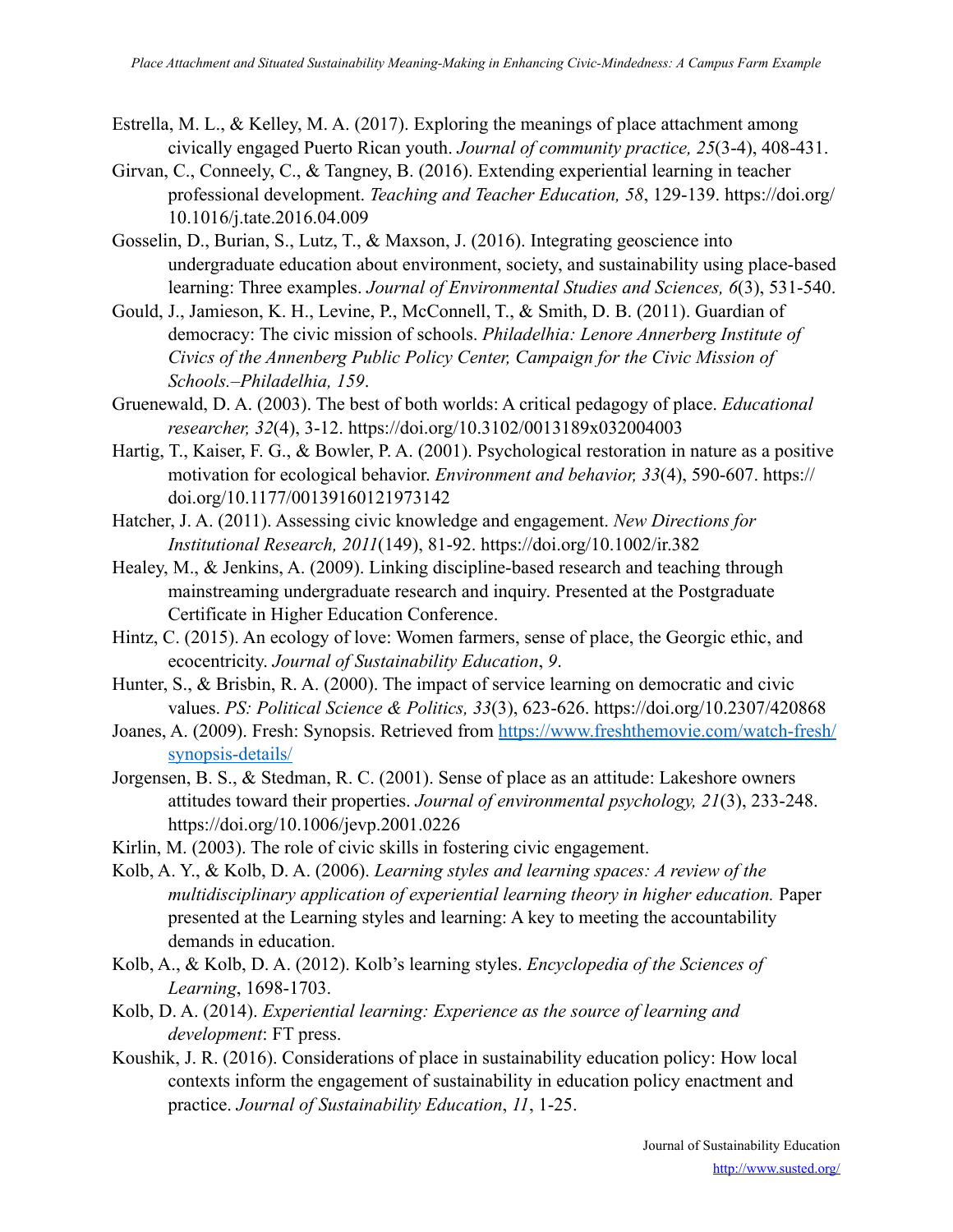- Kudryavtsev, A., Krasny, M. E., & Stedman, R. C. (2012). The impact of environmental education on sense of place among urban youth. *ECOSPHERE, 3*(4), 1-15.
- Levine, P. (2003). *Service-learning research and the movement for youth civic engagement.* Paper presented at the Keynote address at the third annual international service-learning research conference, Salt Lake City, UT.
- Low, S. M., & Altman, I. (1992). Place Attachment: A Conceptual Inquiry. In I. Altman & S. M. Low (Eds.), *Place Attachment* (pp. 1 - 12 ). New York: Plenum Press.
- Lyson, T. A., & Guptill, A. (2004). Commodity agriculture, civic agriculture and the future of US farming. *Rural sociology, 69*(3), 370-385. https://doi.org/10.1526/0036011041730464
- Manzo, L. C., & Perkins, D. D. (2006). Finding common ground: The importance of place attachment to community participation and planning. *Journal of planning literature, 20*(4), 335-350. https://doi.org/10.1177/0885412205286160
- Martin, G., Clift, R., & Christie, I. (2016). Urban cultivation and its contributions to sustainability: Nibbles of food but oodles of social capital. *Sustainability*, *8*(5), 409.
- Moment, A. C. (2012). A Crucible Moment: College Learning and Democracy's Future. *The National Task Force on Civic Learning and Democratic Engagement*.
- Musil, C., & Hampshire, C. N. (2012). A crucible moment: College learning and democracy's future. *Washington, DC, 15*.
- Neumann, R. (2001). Disciplinary differences and university teaching. *Studies in higher education, 26*(2), 135-146.
- O'Hara, L. S. (2001). Service-learning: Students' transformative journey from communication student to Civic-minded professional. *Southern Journal of Communication*, 66(3), 251-266.
- Palombaro, K. M., Black, J. D., Dole, R. L., Pierce, J. L., Santiago, M. R., & Sabara, E. J. (2017). Assessing the development of civic mindedness in a cohort of physical therapy students. *Journal of the Scholarship of Teaching and Learning, 17*(4), 31-43.
- Passarelli, A. M. (2016). Using experiential learning theory to promote student learning and development in programs of education abroad. In.
- Patterson, M. E., & Williams, D. R. (2005). Maintaining research traditions on place: Diversity of thought and scientific progress. *Journal of environmental psychology, 25*(4), 361-380.
- Poulsen, M. N. (2017). Cultivating citizenship, equity, and social inclusion? Putting civic agriculture into practice through urban farming. *Agriculture and Human Values*, *34*(1), 135-148.
- Proshansky, H. M., Fabian, A. K., & Kaminoff, R. (1983). Place-identity: Physical world socialization of the self. *Journal of environmental psychology, 3*(1), 57-83.
- Purvis, B., Mao, Y., & Robinson, D. (2019). Three pillars of sustainability: in search of conceptual origins. *Sustainability science, 14*(3), 681-695.
- Qualtrics. (2019). Qualtrics. In. Provo, Utah.
- Rogers, M., Livstrom, I., Roiger, B., & Smith, A. (2019). Workshop: Growing North Minneapolis: Connecting Youth and Community through Garden-based Experiential Learning. *HortTechnology, 1*(aop), 1-6.
- Roth, P. L. (1994). Missing data: A conceptual review for applied psychologists. *Personnel psychology, 47*(3), 537-560.

Vol. 26, February 2022 ISSN: 2151-7452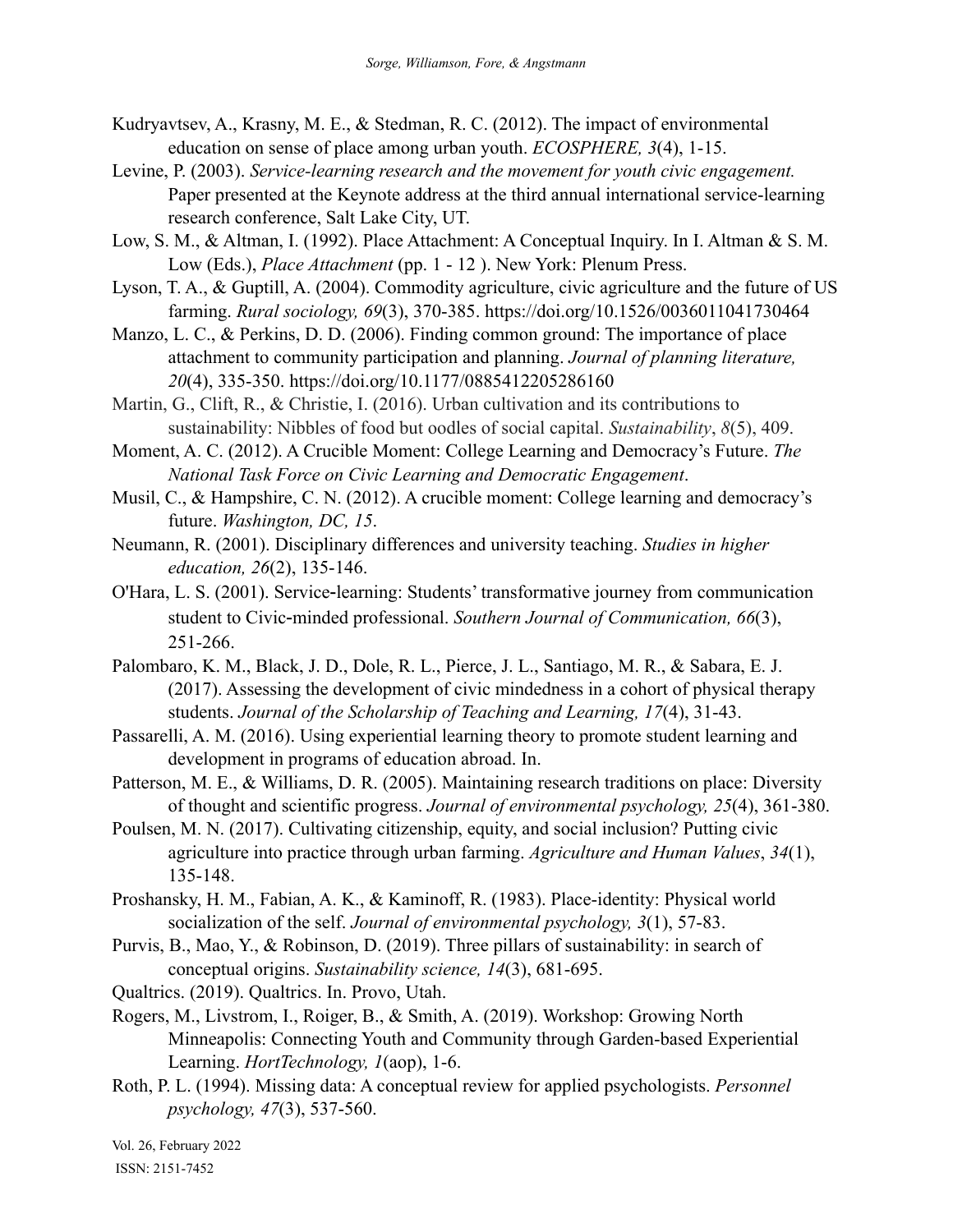- Scannell, L., & Gifford, R. (2010). Defining place attachment: A tripartite organizing framework. *Journal of environmental psychology, 30*(1), 1-10.
- Scannell, L., & Gifford, R. (2010). The relations between natural and civic place attachment and pro-environmental behavior. *Journal of environmental psychology, 30*(3), 289-297.
- Scannell, L., & Gifford, R. (2017). The experienced psychological benefits of place attachment. *Journal of environmental psychology, 51*, 256-269.
- Semken, S., & Freeman, C. B. (2008). Sense of Place in the Practice and Assessment of Place-Based Science Teaching. *Science Education, 92*(1042 - 1057).
- Semken, S., Freeman, C. B., Watts, N. B., Neakrase, J. J., Dial, R. E., & Baker, D. R. (2009). Factors that influence sense of place as a learning outcome and assessment measure of place-based geoscience teaching. *Electronic Journal of Science Education, 13*(2).
- Semken, S., Ward, E. G., Moosavi, S., & Chinn, P. W. (2017). Place-based education in geoscience: Theory, research, practice, and assessment. *Journal of Geoscience Education, 65*(4), 542-562.
- Sobel, D. (2004). Place-based education: Connecting classroom and community. *Nature and Listening, 4*(1), 1-7.
- Solin, J. (2010). The Place of Food Systems: Exploring the Relationship between Sense of Place and Community Food Systems Engagement. *Education, 2010*.
- Stedman, R. C. (2002). Toward a social psychology of place: Predicting behavior from placebased cognitions, attitude, and identity. *Environment and Behavior, 34*(5), 561 - 581.
- Stedman, R. C. (2003a). Is it really just a social construction? The contribution of the physical environment to sense of place. *Society & Natural Resources, 16*(8), 671 - 685.
- Stedman, R. C. (2003b). Sense of place and forest science: Toward a program of quantitative research. *Forest science, 49*(6), 822-829.
- Stedman, R. C. (2003c). Sense of place and forest science: Toward a program of quantitative research. *Forest science, 49*(6), 822 - 829.
- Stefaniak, A., Bilewicz, M., & Lewicka, M. (2017). The merits of teaching local history: Increased place attachment enhances civic engagement and social trust. *Journal of environmental psychology, 51*, 217-225.
- Steinberg, K., Hatcher, J. A., & Bringle, R. G. (2011). A north star: Civic-minded graduate. *Michigan Journal of Community Service Learning, 18*(1), 19-33.
- Steinberg, K. S., Hatcher, J. A., & Bringle, R. G. (2011). Civic-minded graduate: A north star.
- Stokols, D., & Shumaker, S. A. (1981). *People in places: a transactional view of settings*. Hillsdale, NJ, USA: Lawrence Erlbaum.
- Taber, K. S. (2018). The use of Cronbach's alpha when developing and reporting research instruments in science education. *Research in Science Education, 48*(6), 1273-1296.
- Torney-Purta, J., Cabrera, J. C., Roohr, K. C., Liu, O. L., & Rios, J. A. (2015). Assessing civic competency and engagement in higher education: Research background, frameworks, and directions for next-generation assessment. *ETS Research Report Series*, 2015(2), 1-48.
- Trentelman, C. K. (2009). Place attachment and community attachment: A primer grounded in the lived experience of a community sociologist. *Society and natural resources, 22*(3), 191-210.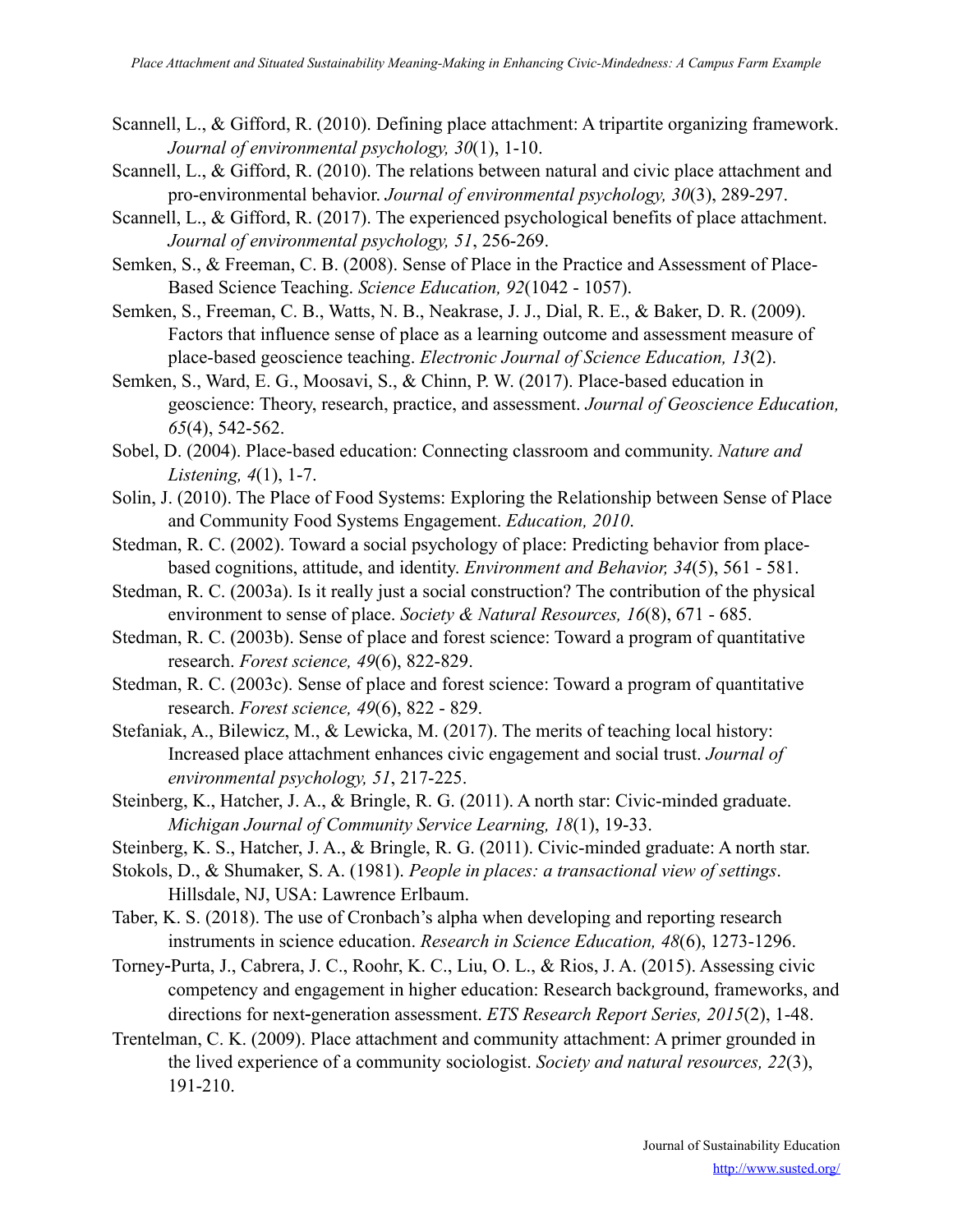- Vaske, J. J., & Kobrin, K. C. (2001). Place attachment and environmentally responsible behavior. *The Journal of Environmental Education, 32*(4), 16-21.
- Wandersman, A., & Florin, P. (2000). Citizen participation and community organizations. In *Handbook of community psychology* (pp. 247-272): Springer.
- Williams, D. R., & Patterson, M. E. (1999). Environmental psychology: Mapping landscape meanings for ecosystem management. *In: Cordell, HK; Bergstrom, JC, eds. Integrating social sciences and ecosystem management: Human dimensions in assessment, policy and management. Champaign, IL: Sagamore Press. p. 141-160.*
- Williams, D. R., & Vaske, J. J. (2003). The Measurement of Place Attachment: Validity and Generalizability of a Psychometric Approach. *Forest science, 49*(6), 830-840.
- Woodhouse, J. L., & Knapp, C. E. (2000). Place-Based Curriculum and Instruction: Outdoor and Environmental Education Approaches. ERIC Digest.